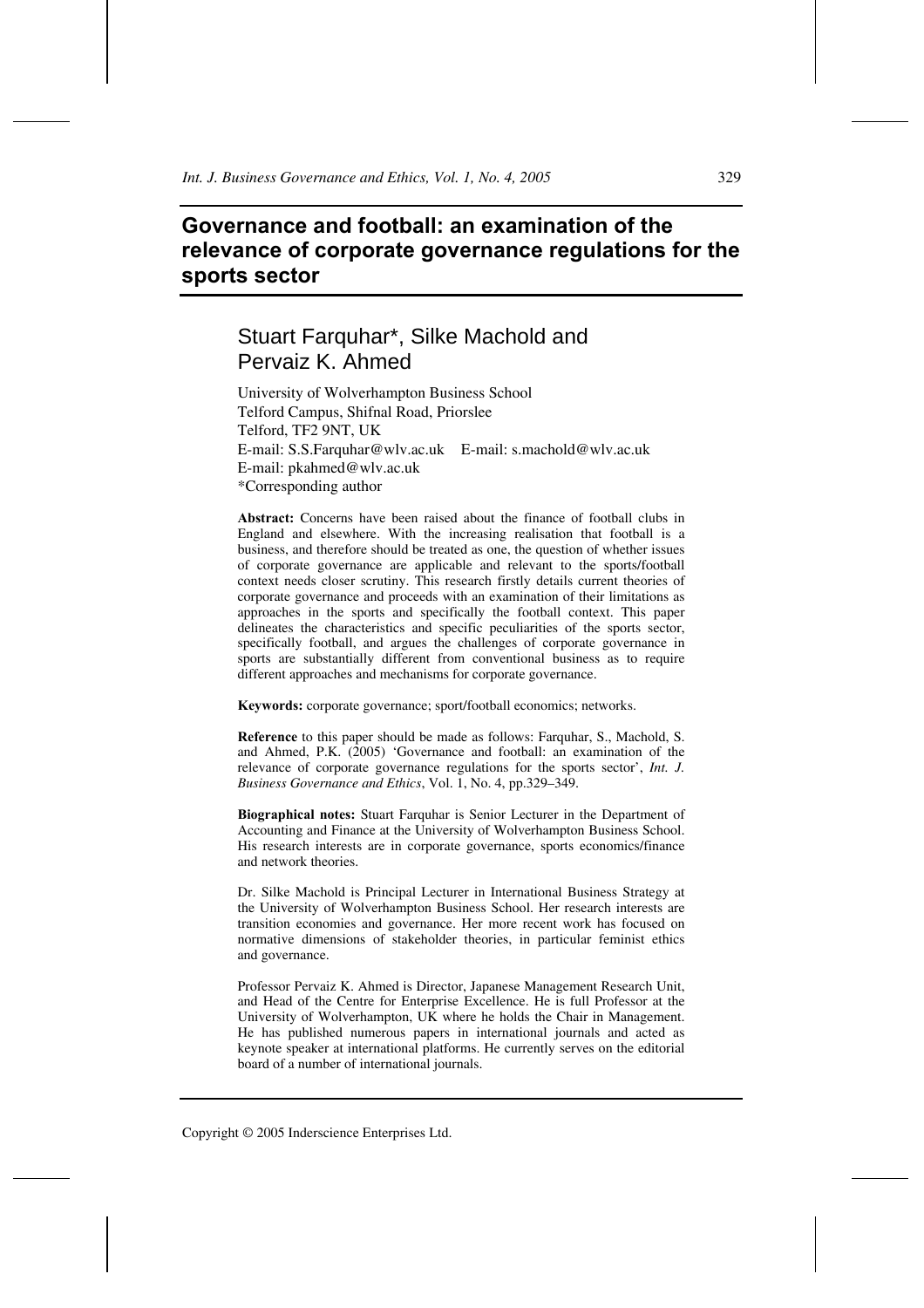### **1 Introduction**

Interest in corporate governance has heightened in recent years due to an increase in financial scandals in major organisations such as Enron and WorldCom. Simultaneously, concerns have been raised about the financial plight of a number of football clubs. This has led to an increased interest in the corporate governance within football clubs. The extent of this interest can be demonstrated by the setting up of a special research centre in Football Governance at Birkbeck College, University of London.

Traditional approaches to corporate governance and regulations pertaining to corporate governance in the UK (*e.g.*, Cadbury Report, *etc*.) and elsewhere have primarily focused on public limited companies where the separation of ownership and control (Berle and Means, 1932) has led to concern over whose interests are being looked after by the managers of such corporations. The recent financial difficulties in the football industry have led to increased interest in the governance of this particular sport. This paper suggests that a different approach to the corporate governance of football is necessary from approaches prevalent in other industries. The paper is organised as follows. The first section examines theoretical frameworks in corporate governance. The second section highlights the differences between the professional sports industry, and specifically team sports, from conventional industry. The third section looks at the specific governance issues in football and some of the problems in conceptualising governance in football through traditional theoretical lenses. The paper concludes with an identification of further avenues of research in the field.

### **2 Corporate governance**

Shleifer and Vishny (1997) describe corporate governance as the ways in which suppliers of finance to corporations assure themselves of getting a return on their investment. Aoki (2000) suggests that corporate governance is concerned with "the structure of rights and responsibilities among the parties with a stake in the firm". Daily *et al*. (2003) define governance as the determination of the broad uses to which organisational resources will be deployed and the resolution of conflicts among the myriad participants in organisations. Alternatively, Denis and McConnell (2003) define corporate governance as the set of mechanisms both institutional and market-based that induce the self-interested controllers of a company (those that make decisions regarding how the company will be operated) to make decisions that maximise the value of the company to its owners (the suppliers of capital). Thus researchers have not accepted one unique definition of corporate governance. Aguilera and Jackson (2003) suggest this lack of common definition is not that surprising given the diversity of practices across the world. This lack of common definition also is indicative of the considerable number of different approaches that have been taken in corporate governance research. A variety of theories have been advanced in corporate governance from the disciplines of economics, finance, law, organisational theory, sociology and strategic management. This section will examine the three principal theories of corporate governance: agency theory, stewardship theory and stakeholder theory.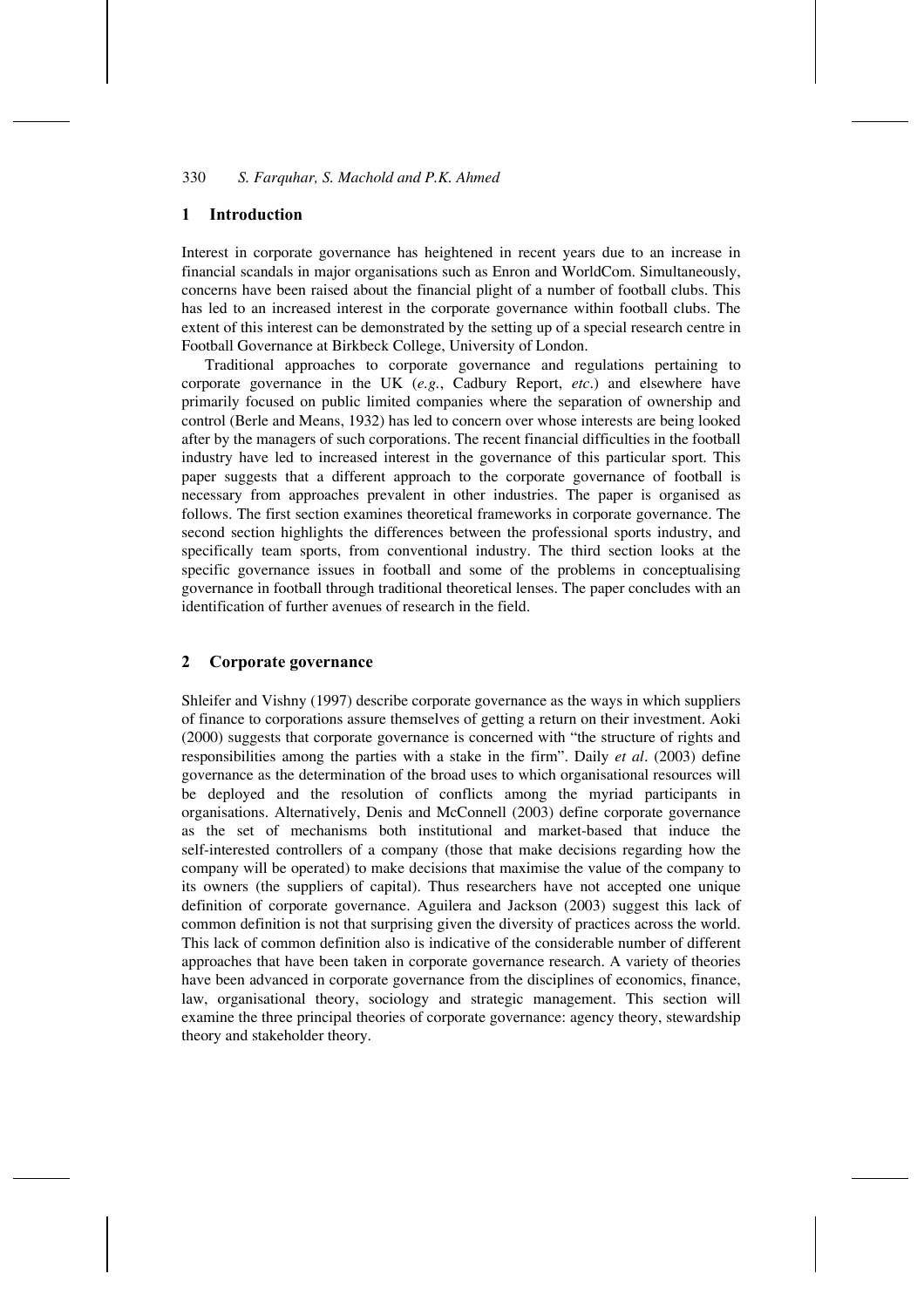### *2.1 Agency theory*

The dominant theoretical perspective applied in corporate governance research is agency theory. Agency theory derives from economics and finance predominately as an attempt to explain the success of modern corporations despite the separation of ownership and control, first given prominence by Berle and Means (1932). Jensen and Meckling (1976) proposed agency theory as an explanation of how the public corporation would exist, given the assumption that managers are self-interested, and a context in which those managers do not bear the full wealth effects of their decisions. Since Berle and Means (1932) first gave prominence to the 'Separation of Ownership and Control' thesis within modern corporations, there had been little theoretical literature in economics that could satisfactorily explain the success of organisations where ownership and control were in the hands of different people. Agency theory is based on the premise that the modern corporation is run by managers (agents) on behalf of owners (principals) and that managers attempt to maximise their own utility rather than the utility of the owners. Agency theory had the key advantage of explaining the way modern firms could survive and prosper despite the difficulties that arise when self-interested managers have control in the organisation owned by its shareholders.

Agency theory lends itself to a number of predictions that have led to a considerable body of research. Dalton *et al*. (2003) divide this research into two broad themes. The first they refer to as 'alignment' and the second is what they term 'control'.

The alignment view is broadly concerned with the achievement of congruence in the interests of owners and managers (Fama and Jensen, 1983; Fama, 1980; Jensen and Meckling, 1976), based on the premise that there is an inherent conflict between the interest of a firm's owners and management (Fama and Jensen, 1983). The solution to the problem of managerial self-interest is to align the interests of owners and management through compensation packages, which are based on the performance of the company, and include providing managers with equity stakes in the firm. This solution would help ensure managers' and owners' interests were more closely aligned and that by achieving this it is presumed firm performance will be improved (Jensen and Murphy, 1990). In this case, the executives' wealth should be closely and directly correlated with company performance. Without an equity investment in a firm, executives are more likely to behave opportunistically by supporting investments that further their own interests; at shareholders' expense, and to behave in a manner that further enhances their job security (Himmelberg *et al*., 1999). This self-interested behaviour was identified by Eisenhardt (1989) as a fundamental element of agency theory. Thus, agency theory suggests inside directors should own significant levels of company stock.

The control approach concerns the monitoring of firms' management and suggests concentrated shareholdings may facilitate the monitoring of managers' performance and lead to improved firm performance. According to Demsetz and Lehn (1985) the ownership shares of two types of outside owners, institutions and 'blockholders', are typically sufficiently large that these equity owners are in a position to see to it that management serves their interests and this monitoring should lead to higher profit rates.

Thus, the clear implication for corporate governance from an agency perspective is that adequate monitoring or control mechanisms need to be established to protect shareholders from management's pursuit of self-interest. This is required as a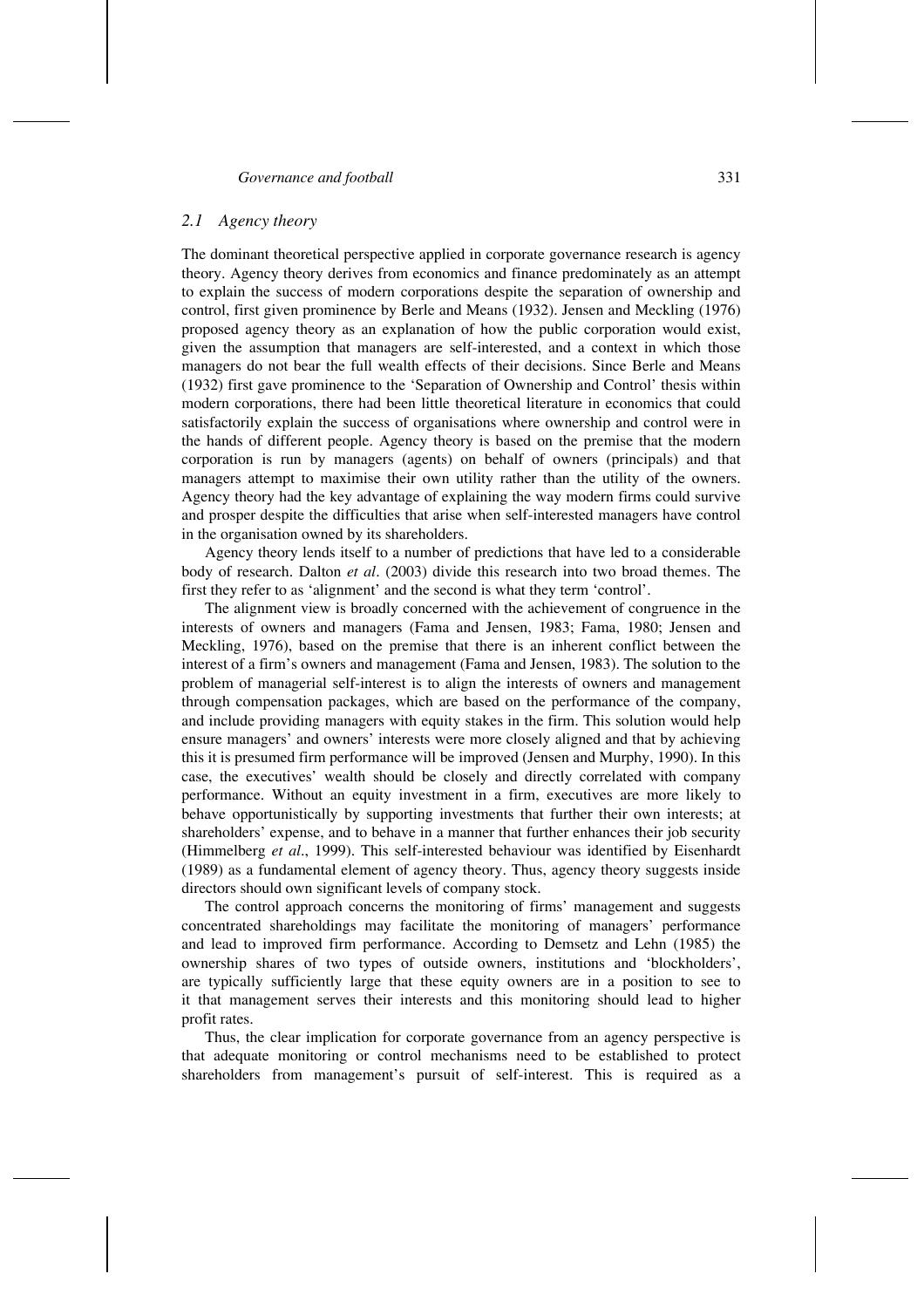consequence of the so-called agency costs of modern capitalism (Fama and Jensen, 1983). Consequently, various studies have examined the recommendations that arise from agency theory in terms of corporate governance controls, which are necessary in order to ensure that managers act in the best interest of shareholder. These specifically relate to a number of key matters, including the relationship between board size and organisational size, size of board and firm performance, proportion of outside directors and firm performance, CEO duality and firm performance.

According to agency theory, large companies require a greater number of directors to monitor and control a firm's activities. A larger board is likely to be better able to monitor agency problems because a greater number of people will be reviewing management's actions. However, agency theorists recognise that there is an upper limit to boards. Jensen (1993) suggests this limit is about eight directors, as any greater number will interfere with group dynamics and inhibit board performance.

An alternative perspective is that it is not the size of the board that matters, *per se*, but rather the number of outside directors on the board. With respect to board composition, agency theory suggests a greater proportion of outside directors will be able to monitor the actions of self-interested managers (Fama and Jensen, 1983; Fama, 1980). Thus, firms with higher proportions of outside directors on their board should show superior levels of performance compared with firms dominated by inside directors. Agency theorists argue that the same person should not hold the Chief Executive Officer (CEO) role and chairman role simultaneously, as this will reduce the effectiveness of board monitoring.

Additional to the predictions and studies of internal governance monitoring and controls is the prediction from agency theory that an alternative governance device can be found in a well-developed external market for corporate control. In this respect takeovers replace the failings of internal control mechanisms as a governance device (Walsh and Seward, 1990). Because of the expense of the external mechanisms to the principal's utility, internal mechanisms are generally preferred (Walsh and Seward, 1990). External controls such as the market for corporate control are important as they can help reduce the costs to shareholders of the failings of internal mechanisms.

A recent meta-analysis study by Dalton *et al*. (2003) find no support for agency theory's proposed relationship between ownership and firm performance. In addition their study finds relatively low relationships between categories of equity and multiple indicators of financial performance.

Whilst agency theory has been the dominant approach in corporate governance research there has been an increased interest in other theories of governance.

# *2.2 Stewardship theory*

Stewardship theory takes a somewhat contrasting view to agency theory in its approach to corporate governance. Whereas agency theory has its roots in economics and finance, stewardship theory has its roots in psychology and sociology. Here, managers are regarded as essentially trustworthy individuals who will look after the interests of the owners of the corporation (Donaldson and Davis, 1991a; Davis *et al*., 1997). Stewardship theory derives from a view of the model of man whose behaviour is ordered somewhat differently than that which is viewed in agency theory. In stewardship theory, the model of man is based on a view that man is predominately pro-organisational and collective in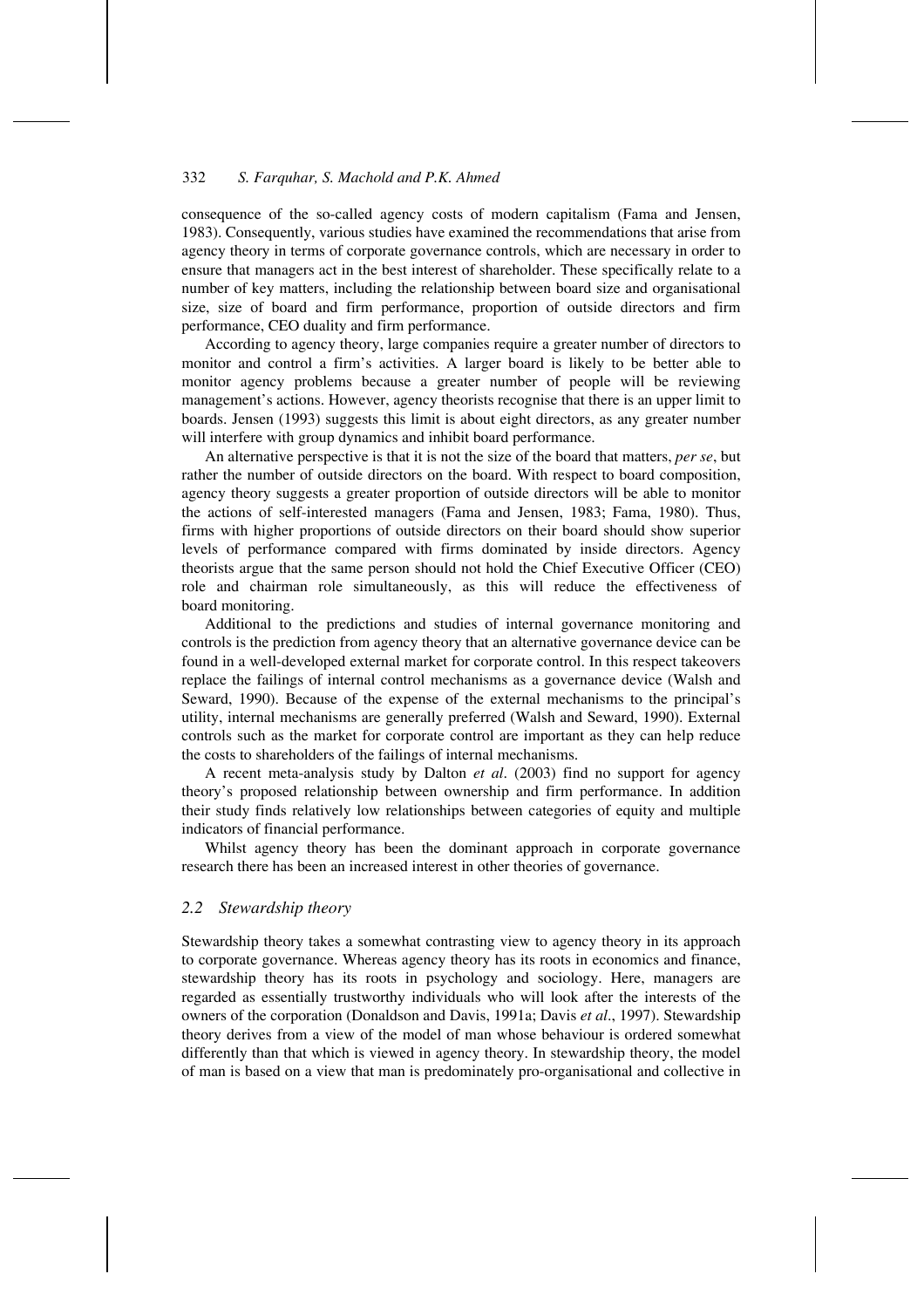his outlook whereas agency theory derives from 200 years of research in economics where man is portrayed as individualistic and self-serving.

Proponents of stewardship theory contend that superior corporate performance will be linked to a majority of inside directors as they work to maximise profit for shareholders. This is based on a view that because inside directors understand the business they can govern better than outside directors and so can make superior decisions (Davis *et al*., 1997; Donaldson and Davis, 1991b; Donaldson, 1990). The principal rationale underlying this assertion is that since managers are naturally trustworthy there will be no major agency costs (Donaldson and Preston, 1995). Therefore, stewardship theorists contend that the board of directors should have a significant proportion of inside directors to ensure more effective and efficient decision-making. This prediction is exactly the opposite of agency theory.

Stewardship theorists, furthermore, argue that senior executives will not disadvantage shareholders for fear of jeopardising their reputation (Donaldson and Davis, 1994). The reputation of senior executives is key here as their own utility is lowered if they are seen as not acting in the interests of the organisation. To that extent, CEO chairman duality is seen as a positive force, because there is clear leadership for the company.

Similar to agency theory the empirical evidence in support of the predictions of stewardship theory is mixed. Indeed Davis *et al*. (1997) in their development of stewardship theory of management suggest their model requires managers to choose to behave as stewards or agents and that their choice is dependent on their psychological motivations and perceptions of the situation.

### *2.3 Stakeholder theory*

Despite the differences in the 'model of man' proposed by agency theory and stewardship theory, they share common ground as far as they accept the primacy of shareholders. Stakeholder theory, however, does not accept the primacy of shareholders and has developed a high degree of recent prominence.

Stakeholder theory addresses the issue of corporate governance in a different way. Whereas agency theory and stewardship theory are primarily based on the objective of the firm being to maximise shareholder value, the stakeholder theory of the firm suggests that the corporation's objective should be to maximise the interests of the stakeholders of the organisation. Stakeholder theory initially developed by Freeman (1984) suggests that managers should balance the shareholders' financial interests against the interests of others stakeholders such as employees, customers and the local community even if it reduces shareholder returns.

A useful framework for looking at the burgeoning literature in stakeholder theory is given by Donaldson and Preston (1995). They propose three stakeholder theory types: normative, instrumental and descriptive. Jones and Wicks (1999) explain the three-part typology of Donaldson and Preston simply. Firms/managers should behave in certain ways (normative); certain outcomes are more likely if firms/managers behave in certain ways (instrumental) and firms/managers actually behave in certain ways (descriptive). Developing this typology in more detail, the normative form of stakeholder theory primarily focuses on how organisations should manage corporate stakeholders. Phillips *et al*. (2003) suggest stakeholder theory is a theory of organisational management and ethics, and therefore seeks to connect the economic and moral. Jawahar and McLaughlin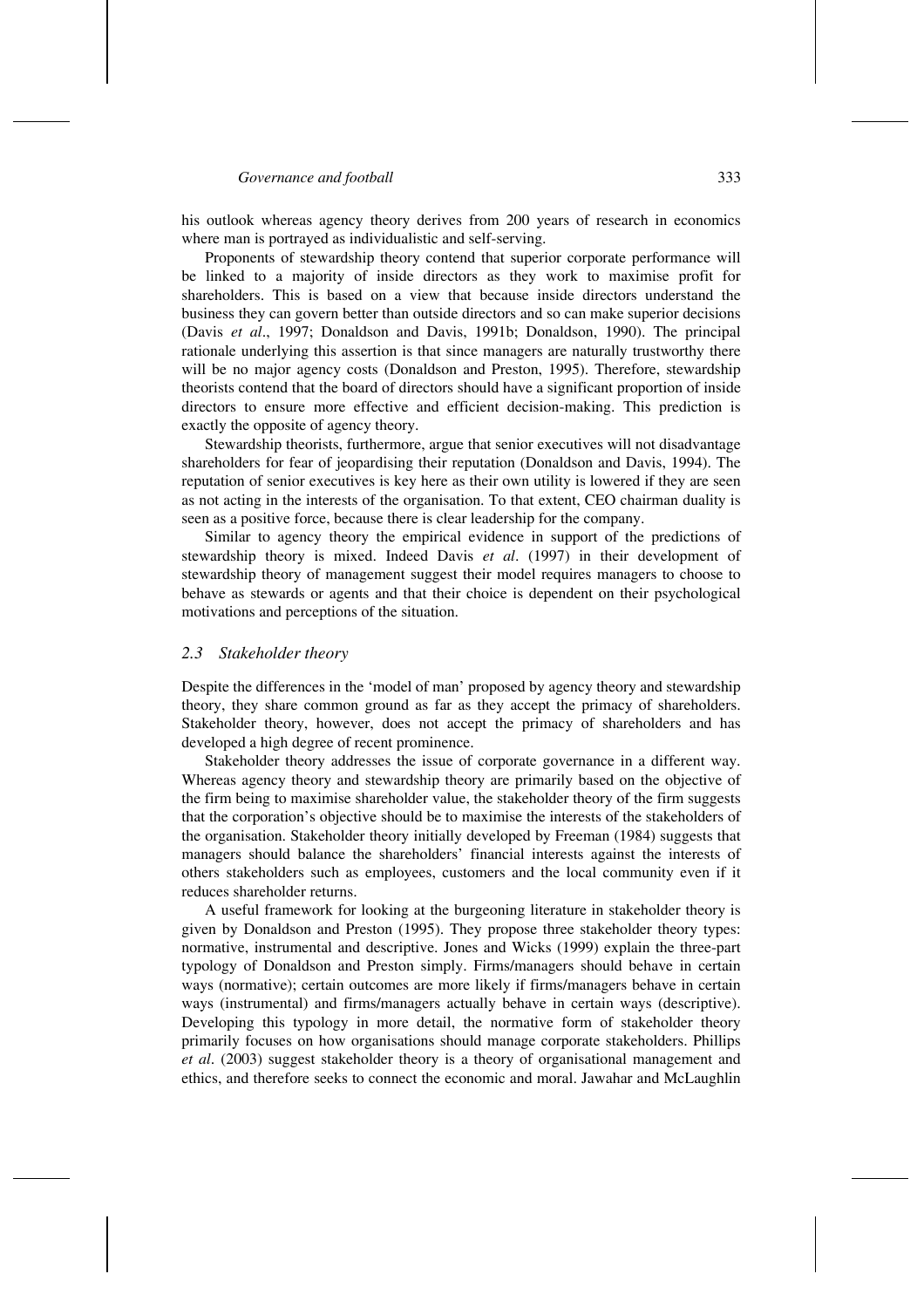(2001) suggest that the normative perspective literature prescribes how all stakeholders should be treated on the basis of some underlying moral or philosophical principles. The foundation of normative stakeholder theory is usually given moral justification and drives the view that firms should pay attention to all their stakeholders and not just their shareholders.

Instrumental stakeholder theory addresses the issue between the practice of stakeholder management and the achievement of various corporate performance goals. Here the suggestion is that those corporations that effectively manage stakeholders will achieve superior levels of corporate performance. Jones (1995) through a synthesis of ethics and economics proposes that if firms contract with their stakeholders primarily through their managers on the basis of mutual trust and cooperation, they will have a competitive advantage over firms that do not. The implicit inference deriving from instrumental theory is that firms that take a stakeholder approach will outperform those that take a shareholder approach.

The third perspective deals with descriptive theory of stakeholders. Here the focus is on describing what the corporation is. Donaldson and Preston (1995) explains this concept very well, "It describes the corporation as a constellation of cooperative and competitive interests possessing intrinsic value" (p.66). Stakeholder theory could be seen as a development of behavioural theories of the firm (Simon, 1959; Cyert and March, 1963) where there was explicit recognition of the different parties who could be viewed as having a stake in the organisation. Behavioural theorists contended their model of the firm was closer to descriptive reality than the neoclassical profit-maximising model and thus could be described as a precursor to stakeholder theory.

The use of stakeholder theory as a model in which to examine corporate governance was first suggested by Freeman and Evan (1990). Utilising Williamson's transaction cost framework for analysing firms, Freeman and Evan proposed incorporating contractual theory as an analytical framework in which to examine the multiplicity of stakeholders within an organisation. According to Freeman and Evan (1990), Williamson (1984) places corporate governance centrally within the modern theory of the firm. Williamson suggested that the accordance of voting rights in a firm should be limited to those who share the residual risk of the firm and that this group consists of owners (shareholders), and only under special circumstances, managers, and suppliers. This conclusion derives from his view that the firm is seen as a governance mechanism for a set of contracts between interested parties who make economic gains through their participation in these contractual relationships. According to Williamson, there are a variety of governance mechanisms to those parties who have a stake in the firm. The stakeholders identified by Williamson are customers, suppliers, owners, managers, employees and communities. Like stakeholder theory, Williamson's view implicitly draws upon some of the ideas in the behavioural theories of the firm of Simon (1959) and Cyert and March (1963).

Freeman and Evan (1990) suggest the logical outcome from the Williamson approach is that stakeholders are accorded voting rights with respect to deciding how the corporation was managed. This interpretation derives from a view that the central feature of the contracts framework is the emphasis on the priority of bargaining by parties to the contract. "Once this priority of bargaining is recognised, it becomes desirable to consider a framework for the firm as a series of multilateral contracts among stakeholders" (Freeman and Evan, 1990,p.354).

Stakeholder theory adds some interesting dimensions to the corporate governance debate. Shareholder-based theory approaches dominated by agency theory clearly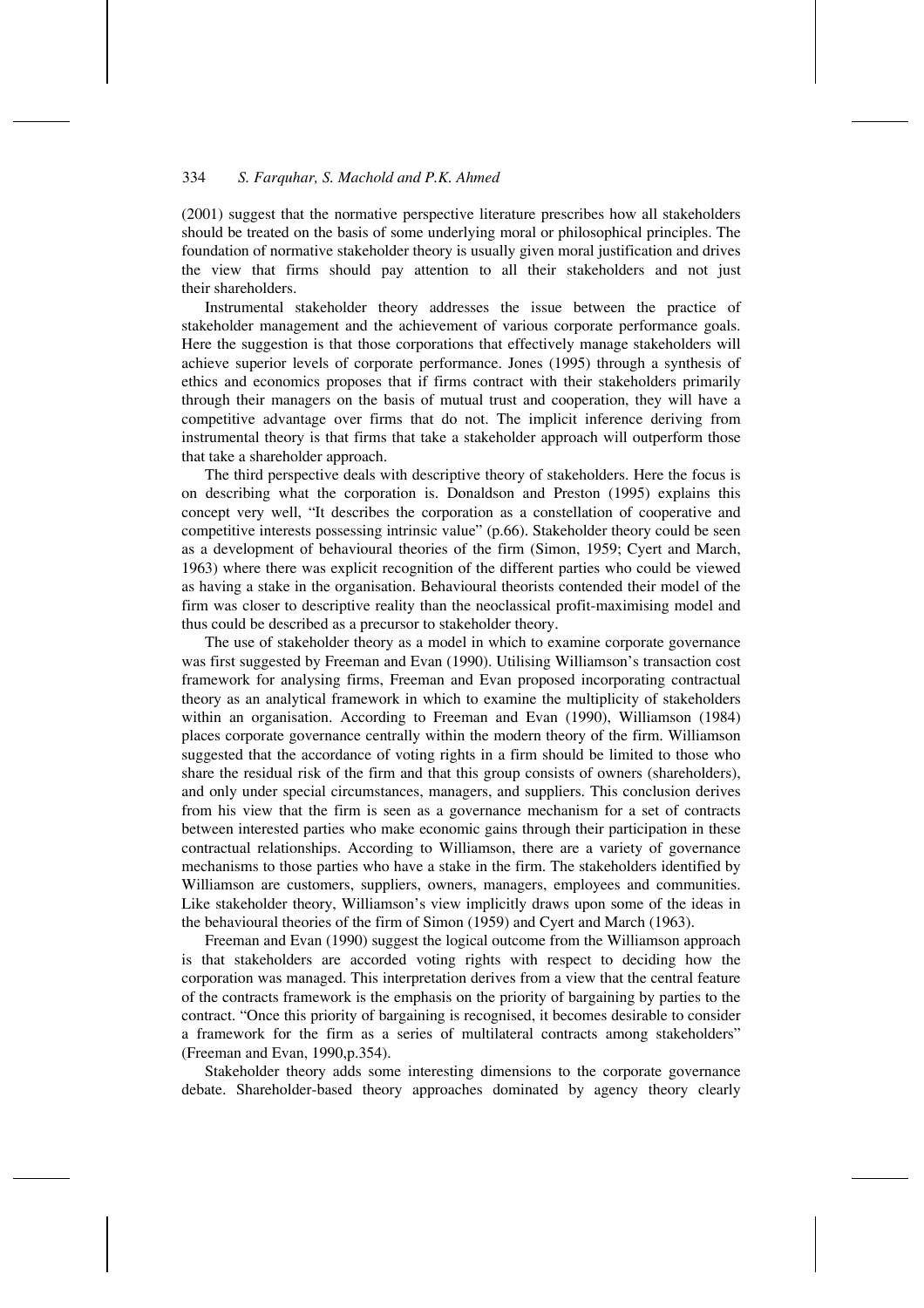identify that we should judge a firm by its success in enhancing shareholder value. Stakeholder theory advocates a different measure of success: maximising the balanced interests of the stakeholder groups of which shareholders are just one. Those that oppose stakeholder approaches contend such an approach lacks one clearly defined objective function on the basis of which the success of the firm can be measured (Jensen, 2002). The use of Corporate Social Performance (CSP) measures may be a potentially useful measure to overcome this problem (Clarkson, 1995). However, as yet there appears little usage of such measures and consequently little empirical support. Instrumental stakeholder researchers have suggested those companies that successfully manage the company in interests of the stakeholders also achieve higher levels of financial success. The suggestion is that corporations benefit financially through taking a stakeholder perspective (Jones, 1995). However, the measures used are economic. Whilst critics of stakeholder theory would concur with the sentiments that value maximisation can only be achieved by an organisation recognising the stakeholders, they suggest the lack of one determinate objective function renders stakeholder theory incompatible with value maximisation (Jensen, 2002). In a recent response to some of the criticisms of stakeholder theory, Phillips *et al*. (2003) contend that stakeholder theory is compatible with value maximisation. They suggest it is not value maximisation that is the issue, but to whom the rewards of the organisation's profits are distributed.

This leads into further contention arising from stakeholder theory. A number of theorists have argued that measures of CSP and other similar concepts are dependent on a power game in terms of determining which stakeholders matter and who counts most (Trevino and Weaver, 1999). Indeed, a number of researchers have attempted to develop stakeholder theory through an identification of who the stakeholders are and who or what really counts (Mitchell *et al*., 1997; Rowley, 1997; Agle *et al*., 1999; Jawahar and McLaughlin, 2001). Using the Donaldson and Preston terminology the first question addresses the normative theory, to explain why managers should consider certain groups as stakeholders. The second question requires a descriptive theory, to explain the conditions under which managers do consider certain groups as stakeholders.

Whilst there is a considerable body of literature on stakeholder theory there is little specifically applying the theory to governance research. In an attempt to place stakeholder theory in a corporate governance context Hendry (2001) has criticised the normative stakeholder theory on grounds that where stakeholder theory is purported to be a theory of organisational management and ethics (Phillips *et al*., 2003) it bases the normative theories on an economic model of the firm. He bases his contention on the grounds that in order to be viewed as a theory of ethics, stakeholder theory requires a social model of the firm in which to analyse the stakeholder relationships. Hendry's (2001) critique of stakeholder theorists using an economic model is analogous to a comparison between apples and pears. When you attempt to provide a theory that is moral you cannot use economic approaches to determining value. You are not comparing like with like. That stakeholder theory attempts to determine the rights of stakeholders based on a contractual aspect of economic relations is to Hendry no more than reducing stakeholders to merely economic entities. For Hendry, the consequences are such that:

> "The stakeholder problem then reduces to one of the division of the economic spoils of the business, and the claim that businesses should be managed for the benefit of all and their stakeholders gives rise to the obvious and apparently devastating riposte: how, then is the economic value to be divided between stakeholders?" (Hendry, 2001,p.225)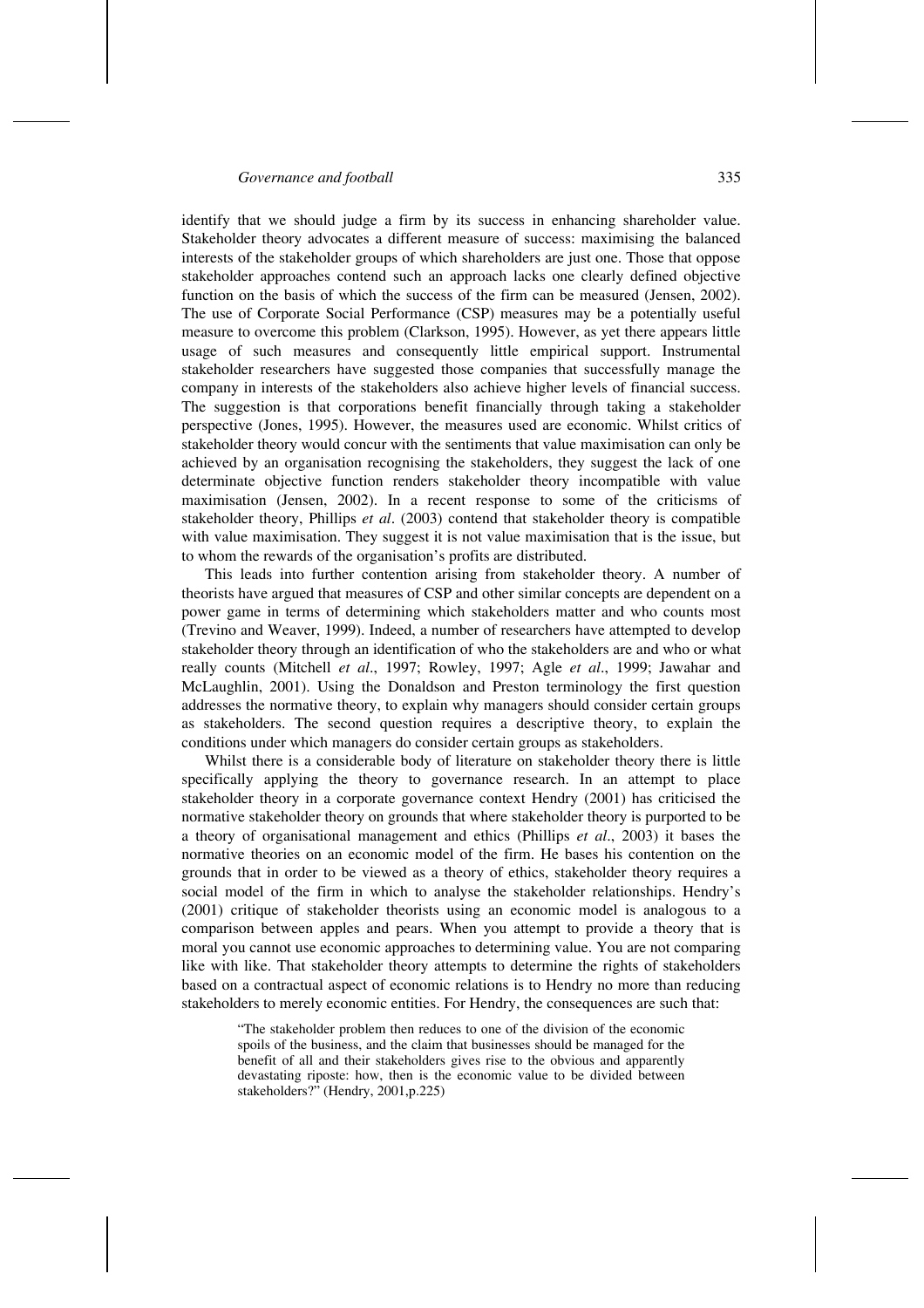The problem here is that stakeholder theory cannot easily provide an answer to such a question. Shareholder theory addresses the answer; simply allocate the residual profits to the owners (shareholders). Stakeholder theory requires either a workable structure of negotiation or an introduction of non-market criteria for stakeholder responsibility. Hendry claims the former compromises the more demanding versions of stakeholder theory, whilst the latter is ruled out by the adoption of the economic model of the firm. This critique about the outcome measure of stakeholder theory is one supported by agency theorists such as Jensen, and would suggest that stakeholder theory is under attack from many directions. If Phillips *et al*. (2003) contend that stakeholder theory is about the distribution of profits the lack of a measuring device to determine the apportionment of such rewards leaves questions over the validity of the stakeholder approach as a theory in the truest sense of the word.

In developing a social model of the firm, Hendry (2001) justifies the need for a different approach to an ethic of business and corporate governance on the grounds that whereas businesses are social, economic and legal constructions ethics is not primarily about economics and law, but about social relationships between moral actors. Hendry bases his model on the basis of a system of social relationships. He defines the social model as particular combination of relationships. For example, Hendry proposes that there are relationships within the board of directors, in which the CEO occupies a dual role as director and employee. He suggests that economic perspectives treat the board as shareholder-monitoring device, a view that conforms to the shareholder theory. He also adds that directors are not just monitors, but are central to the company and legally responsible for its conduct. This latter view is similar to stewardship theorists such as Donaldson and Davis. Indeed one could view Hendry's model of the firm as bringing together agency and stewardship perspectives on corporate governance and that it is primarily due to the assumptions Hendry makes in developing his model. The importance of the assumptions, not least the separation of legal, economic and social relations Hendry makes in developing his model is an area that requires further research.

Aside from the issue of whether stakeholder theory is a theory or not, there has been little empirical research testing the contention that a balanced stakeholder approach enhances financial performance. One study that examined whether a stakeholder approach did enhance financial performance was undertaken by Berman *et al*. (1999). Based on a stakeholder model including employees, the natural environment, diversity of workforce, customers/product safety and community they undertook two broad tests. The first related to strategic stakeholder management model and the second on intrinsic stakeholder commitment model. The former is based on the hypothesis that managers will attend to stakeholders' interests to the extent that these stakeholders are important. The latter is based on the view that the interests of stakeholders have intrinsic value and that managerial commitment to stakeholder interests will drive strategic decision-making, which in turn will affect firm performance. Their results provide some support for the strategic stakeholder model, though not for all the stakeholders identified, but no support for the intrinsic stakeholder commitment model. This result lends credence to the arguments espoused by Jensen (2002) that stakeholder theory is consistent with value maximisation, which implies that managers must pay attention to all stakeholders that can affect the firm, as long as the measure of performance is based on a shareholder approach.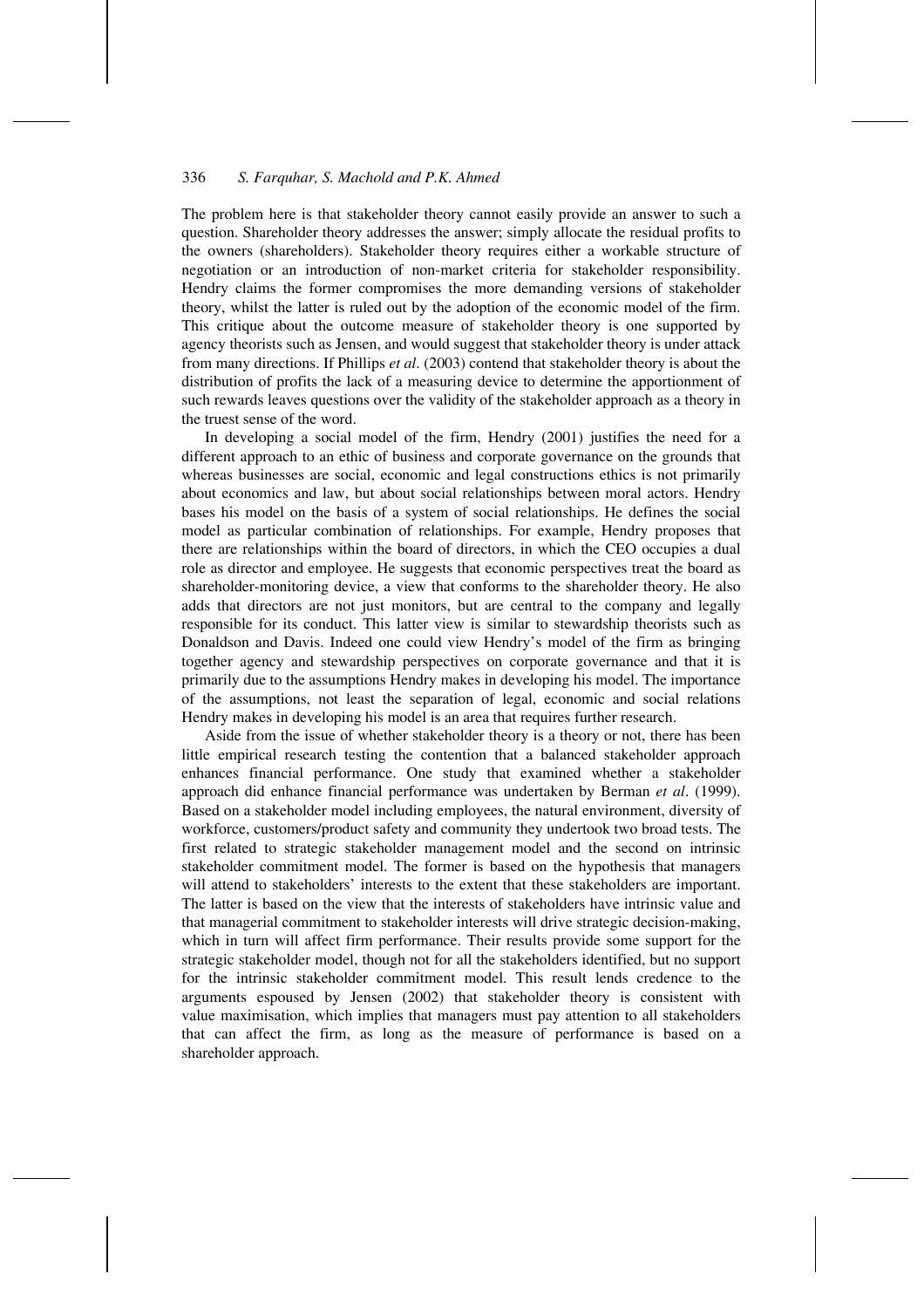### **3 The sports industry**

These theories of corporate governance have all concentrated on issues of governance at the level of the firm. The professional sports industry, however, has a number of important differences from conventional industries that suggests professional team sports require a different approach to corporate governance than conventional industries. In this section these differences will be highlighted.

As a product, professional sport requires coordination among contesting participants because the main product, a game, involves at least two distinct entities. Team sport requires that teams must agree on a number of matters before the game or competition takes place. This coordination is essential if there is to be any competition in professional team sports. It is predominately for this reason that sporting leagues have been established as the organisational focus for professional team sports. This organisational dimension will be returned to later. In other industries such coordination is generally seen as anathema as it would be viewed as anti-competitive. Without coordination, professional sport competition would not occur. It is also clear that one team cannot obtain revenue without another team to play with. The financial viability of a sports team is thus dependent on the success of other sports teams. This unique characteristic was highlighted by Rottenberg (1956) in his seminal paper on professional sport:

"Professional team competitions are different from other kinds of business ventures. If a seller of shoes is able to capture the market and cause other sellers of shoes to suffer losses and withdraw, the surviving competitor is a clear gainer. But in baseball no team can be successful unless its competitors also survive and prosper sufficiently so that the differences in the quality of play among teams are not too great." (Rottenberg, 1956,p.244)

This quote suggests another important 'unique' characteristic of professional team sports: the importance of balanced competition or 'uncertainty of outcome' to the financial success of professional sports teams.

The theoretical literature argues competitive imbalance, or on-field domination of one or a small number of teams (organisations) reduces the level of uncertainty of outcome and consequently reduces the level of consumer demand and thereby the revenue gained by sports individuals or teams (Rottenberg, 1956; Neale, 1964; El-Hodiri and Quirk, 1971; Fort and Quirk, 1992; 1995; Vrooman, 1995; Kesenne, 2000a; 2000b).

This uncertainty of outcome hypothesis has been the subject of a body of empirical literature and the results have been mixed in terms of their support. A number of studies have shown support for the uncertainty of outcome hypothesis (Jennett, 1984; Cairns, 1987; Peel and Thomas, 1997; Szymanski, 2001; Schmidt and Berri, 2001) whilst other studies have shown weak or no support (Whitney, 1988; Peel and Thomas, 1988; 1992; Baimbridge *et al*., 1996). These mixed results led both Downward and Dawson (2000) and Szymanski (2003) to reach similar conclusions that the uncertainty of outcome hypothesis has been over-emphasised in importance in sporting leagues. However, Downward and Dawson (2000, 2003a; 2003b) suggest the ambiguous results might partly be due to problems with the measures of competitive balance employed in the empirical work. Regardless of the empirical findings on whether 'uncertainty of outcome' is an important determinant of demand it is true to state that competition is essential to revenue and profit generation.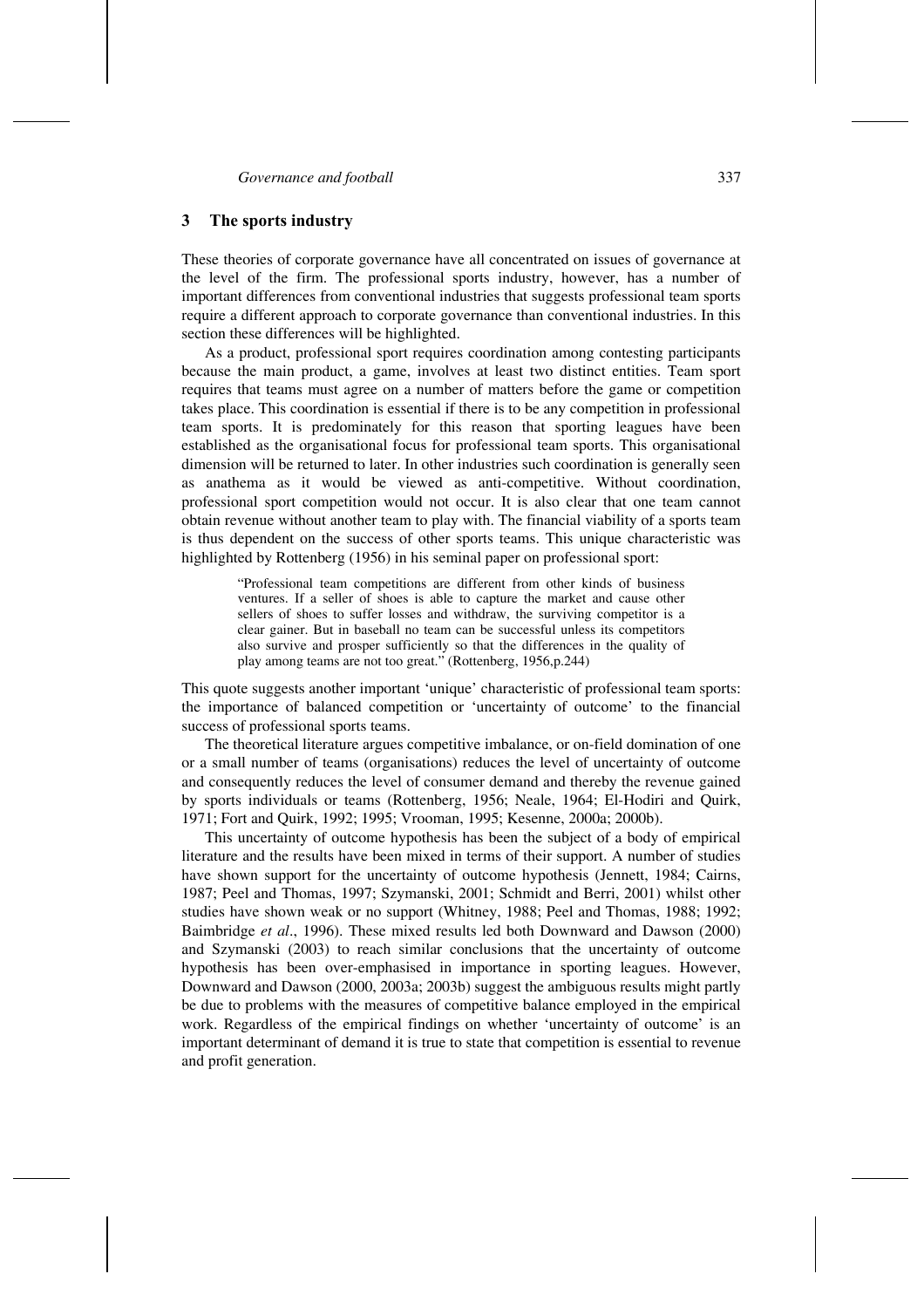The above reemphasises the previous discussion on the market structure of sport compared to other industries. Whereas firms can continue to exist with no rivals in other industries this is clearly impossible in sport. However, monopoly can and does exist in sport but at the level of the league and not the team. Team sports are almost always organised into leagues. This league structure is unique to sport, other industries have no structures that bring firms together to organise the competition between them, other than in the very few industries with legal cartels. This organisational structure has significant dimensions when considering a model of corporate governance in professional team sports. Noll (2003), taking an approach similar to Flynn and Gilbert (2001), suggests teams in sport must make at least five types of decisions about league structure. These include the method of scheduling matches to determine the champion; the relationships between leagues of lesser and greater quality; the number of leagues at the same level of the hierarchy; the conditions under which a team enters and exits a league; and the methods for deciding and enforcing league rules and policies. This last issue relates to the governance of the league and demonstrates how issues of governance in team sport have a league dimension as well as a firm-level one. Existing models of corporate governance are based at the level of the firm and thus the sports industry poses some interesting additional questions when considering a model of governance.

The literature on sports leagues provides three approaches when analysing sports leagues. A brief examination of each should further illustrate the different context of sport. Neale (1964) suggested that a sporting league was a natural monopoly. A league requires one champion and where more than one league exists without a form of play-off, the true champion would be unknown. In addition a single organised structure would be able to provide the product at cheaper cost and therefore a monopoly supplier would be the most efficient. Neale (1964) suggested the league was a monopoly firm and the member teams were simply multi-plant divisions of the monopoly firm.

Sloane (1971), in the first paper applying economic analysis to the British football industry, provided a critique of Neale's view that a sporting team was not in itself a firm. Sloane suggested that professional sports leagues could be more usefully viewed as a cartel where the league is the central organising body of the cartel with the clubs being member firms of the cartel. Sporting leagues display various features typical of cartels. These include some or all of the following: determination of the size of the league (*i.e.*, the number of producers), the location of clubs/franchises (points of production), the allocation of playing talent (resources), pricing policies, marketing and merchandising sales, arrangements for sharing revenues and fees paid by TV companies and sponsors. Sporting leagues also tend to have consecutive rule-structures, because change must be acceptable to a majority of members, resulting in internal tensions between the interests of individual clubs and the league as a whole. Whilst cartel arrangements are generally seen as being unlawful in most industries in sports they are often viewed as a necessary feature. This is another reason to suggest that professional sport is different.

The third way of looking at professional sports leagues was first advocated by Flynn and Gilbert (2001) who argue that sports leagues are akin to joint ventures. Noll (2003) also viewed professional leagues as joint ventures. Most professional sports leagues are organised in similar ways. Member teams are independently owned and managed and collectively create the league as a joint venture for coordinating the league activities. There is a chief executive of the league and the team owners constitute the board of directors. The chief executive may have considerable authority in the league's rules and policies, but true power lies in the hands of team owners. Flynn and Gilbert (2001)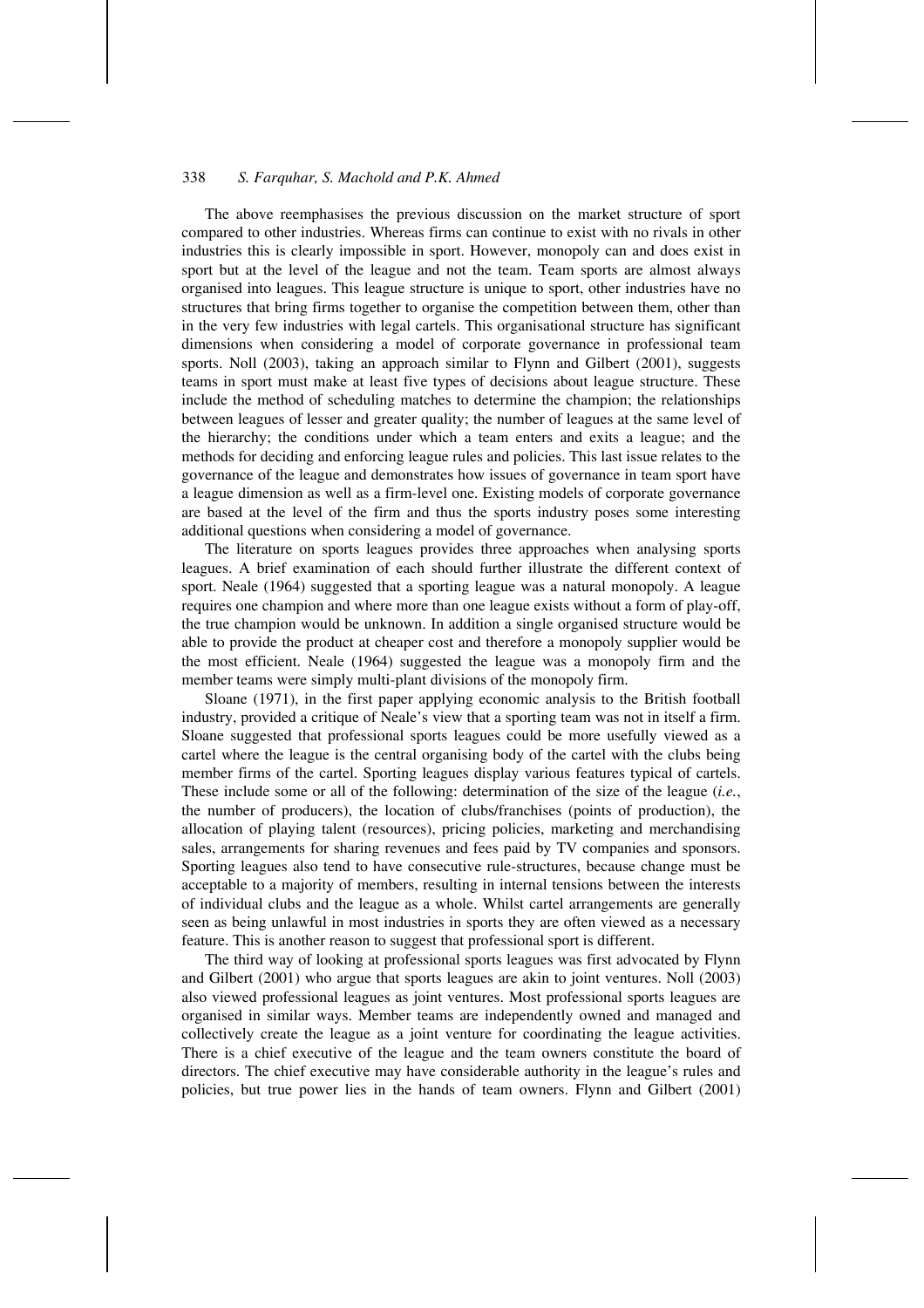contend that to efficiently produce a commercially attractive product, professional sports leagues have established a structure of rules and decision-making procedures.

Flynn and Gilbert (2001) also suggest that members of a professional sports league do not compete with each other or with the league in the *ex ante* sense of providing competition in the market for professional sports, because the organisation provided by the league is crucial to the product. It is unlikely football fans would see friendly fixtures as close substitutes for league-organised games leading to a league championship title. In addition to this lack of ex ante competition, Flynn and Gilbert (2001) suggest the individual members of a sports league are not competitors in the ex post sense for many purposes. Here, Flynn and Gilbert (2001) contend that teams may be competitors on the field, but they do not compete in the economic sense. This is a somewhat contentious argument given that in European sports teams compete in many revenue-generating activities, including merchandising, broadcasting sales and others, with other teams as well as other leisure industries. It might have more applicability in a number of US sports where a number of these activities are done at the level of the league. Whether this lack of economic competition is evident in sport the contention of Flynn and Gilbert (2001) is useful in that it further illustrates the importance to sports teams of having good, close on-field competition for them to survive economically.

A further organisational issue that emerges from using a cartel approach or a joint venture approach to analysing sports leagues is that of league and firm objectives. Agency and stewardship theories of corporate governance both take the view the firm is aiming to maximise shareholder value, whilst stakeholder theory contends the firm should maximise the balanced interests of the various stakeholders. The literature in sport identifies three different objectives for firms. The majority of research into US sports (Rottenberg, 1956; Neale, 1964; El-Hodiri and Quirk, 1971; Fort and Quirk, 1995; Vrooman, 2000; 1997; 1995; Fort, 2000) takes the assumption that teams attempt to maximise profits for the owners and the league attempts to maximise the joint profit for the member teams. UK and European based research traditionally take a different approach. Sloane (1971) suggested utility maximisation was a more relevant objective applied to British football. A more recent approach has been to suggest owners aim to maximise win percentage (Szymanski and Smith, 1997; Kesenne, 1996; 2000a; 2000b).

To sum up, sporting leagues are unusual markets because clubs must actively cooperate to produce their (joint) product. The likelihood that evenly matched contests will attract more customers suggests that leagues should be of near-equal ability, as dominance by a small number of clubs reduces both the interest of the viewing public and the overall amount of attendance revenue the league should receive. In addition, sporting leagues have a number of organisational issues that are not applicable to other industries including decisions on format, hierarchy, multiplicity, membership and governance. This suggests professional team sports have an added complexity in terms of corporate governance and that is governance at the level of the league as well as the firm. Important questions develop from this particular issue. To what extent is the governance of the league a function of the teams or firms and to what extent is the governance of team/firm a function of the league? Traditional approaches to governance are readily applicable to situations where the boundaries of the firm are clear, however they are not so easily applied in cases where the boundaries are more open. Given this argument that professional sport is different, the next section will examine the specific issues relating to corporate governance in English football.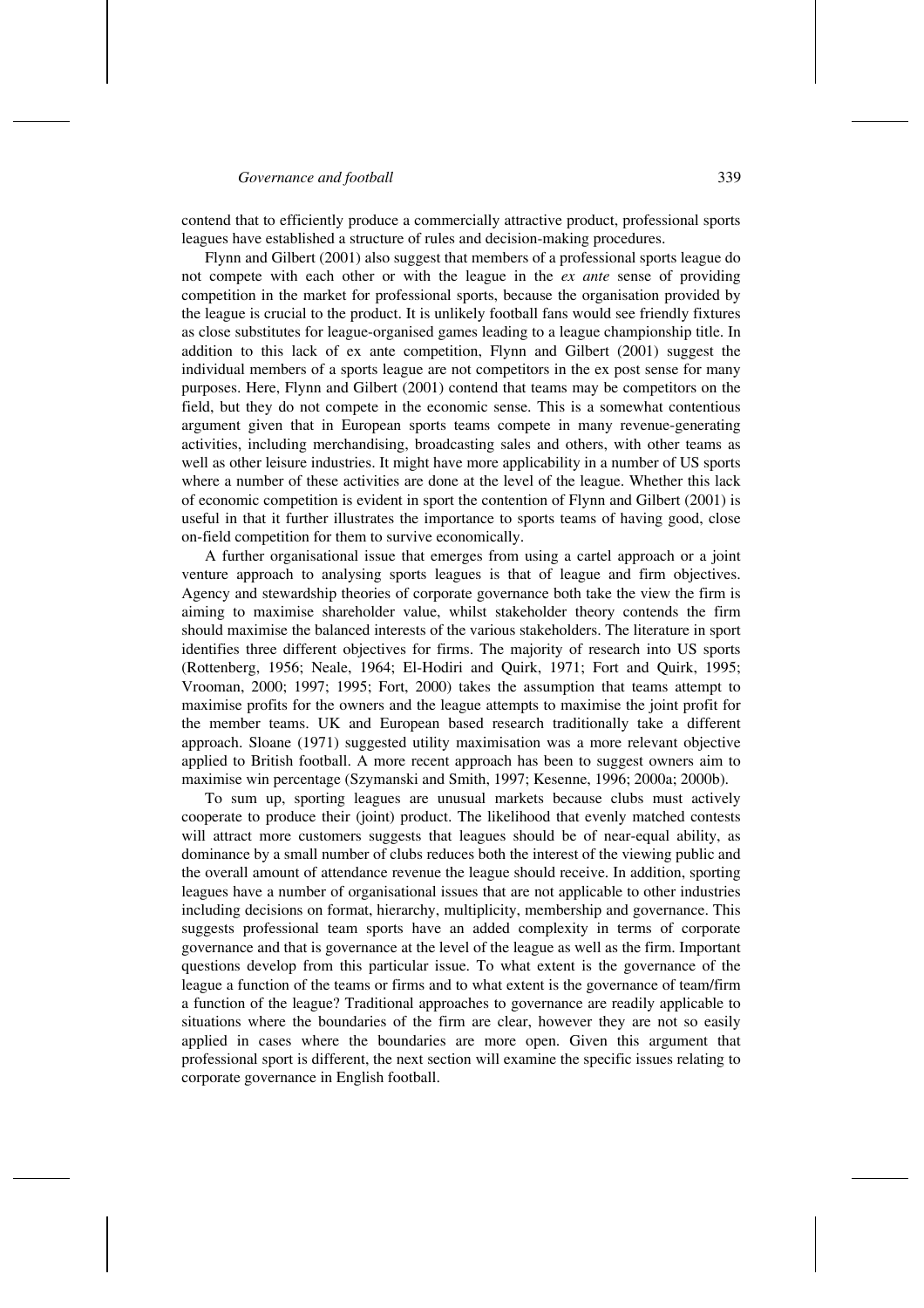### **4 Governance in football**

Governance in football is a somewhat complex subject matter. Football in England is organised through the Football Association (FA). The FA is a member of the world governing body in football, The International Federation of Football Associations (FIFA) and also belongs to the Union of European Football Associations (UEFA), a subordinate of FIFA. FIFA is responsible for world-level competitions such as the World Cup and UEFA is responsible for European competitions such as the European Championship for national associations, and the European Champions League a European-level competition for clubs who qualify through success in their domestic leagues and cup competitions. The FA has responsibility for all levels of football throughout England. This includes the amateur and professional game at senior and junior level. All teams in the English league structure are members of the FA, although the FA does not organise all the leagues. Thus, the system of governance in football could be viewed as a network arrangement and requires a model of network governance in which to analyse it.

The league structure is based on a hierarchy of leagues. The hierarchy is extremely deep, with ten levels of the FA (including the upper and lower divisions of some lower minor leagues. The Premiership is the top league of the hierarchy and currently consists of 20 teams and is organised by the FA. The next three divisions in the ladder are organised by the football league and each of these consists of 24 teams. Before the breakaway of the top division teams with the setting up of the FA Premier League in 1992, the top four divisions were all under the auspices of the football league. Even though the Premiership is run by the teams in the league under the auspices of the FA separately from the football league divisions, there is promotion and relegation throughout the hierarchy. Firms are freely able to enter the hierarchy at the bottom rung of the ladder, but are not able to enter straight into the upper echelons of the hierarchy. The league system is an open one with promotion and relegation enabling teams to move up and down the hierarchy. The issue of promotion and relegation and its effect in terms of governance will be returned to later.

The vast majority of football clubs in the Premiership or football leagues are incorporated as public or private companies and their objectives (as stated in their Memorandum and Articles of Association) include both promoting football as a sporting activity and as a business. The relationship between these objectives is somewhat complex and has implications for the corporate governance and financial performance of football clubs. Hall *et al*. (2002), using a Granger causality test, show that a causality of higher payrolls to better performance in English football cannot be rejected. This suggests clubs that spend more on players are more likely to win, and if better on-field performance improves revenue generation then clubs have a strong incentive to invest in better quality players. Furthermore, if the revenue streams attached to winning increase relative to not winning, there might be considerable encouragement to clubs to gamble on success, even when this risks sound business practice. In this respect the governance of clubs (firms) in football is a very important aspect.

# *Proposition 1: Higher revenues gained from greater on-field success increases the incentives for football clubs to take financial risks.*

A second issue emerges from the relationship between football as a sporting activity and football as a business and that is a question of what the principal objective is. While firms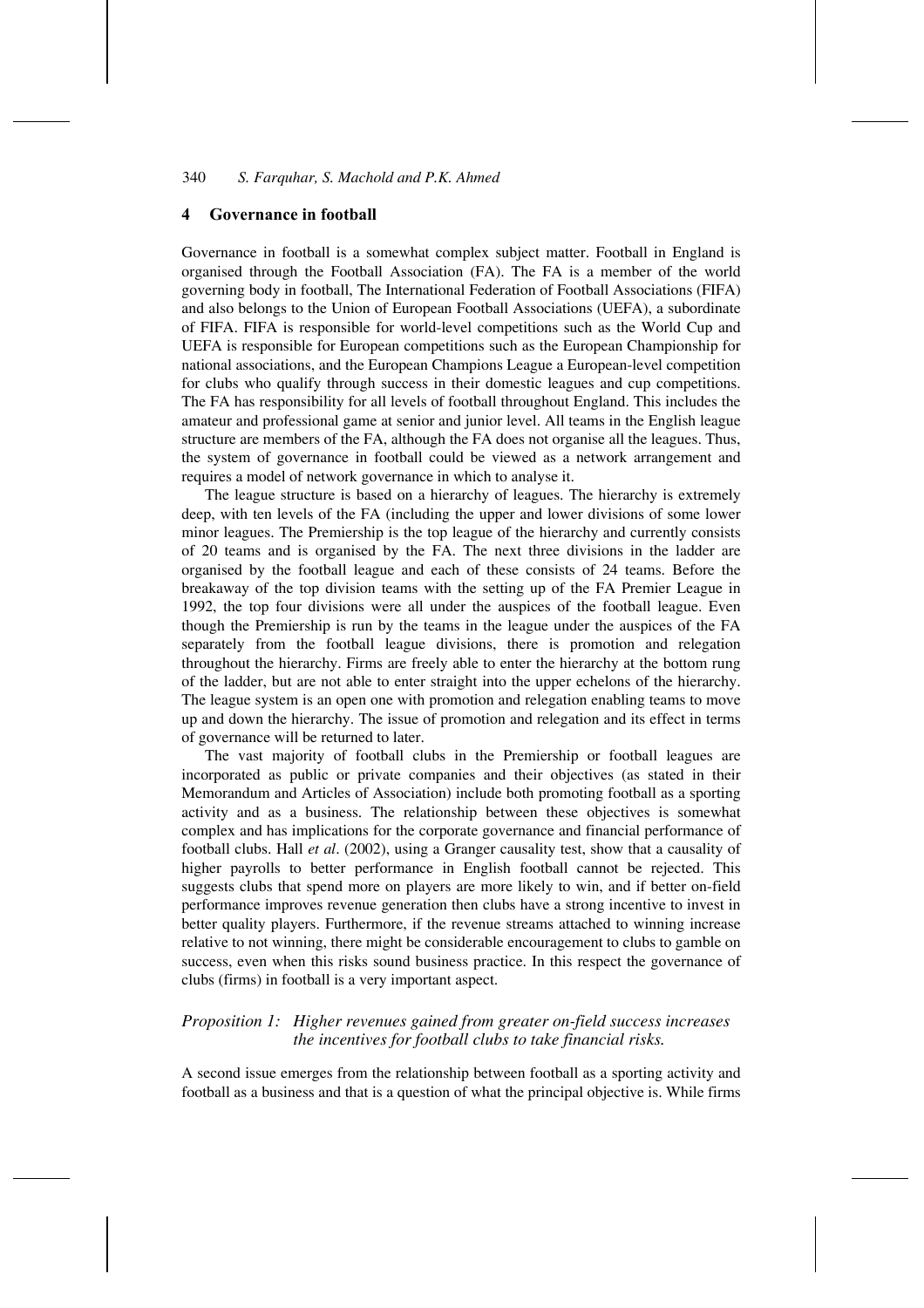in other industries might have multiple objectives the overriding one for public companies is to maximise the value of the business for the owners (shareholders). As previously discussed most US-based research takes the view that teams (firms) aim to maximise profits. Literature on European sports tends to take alternative perspectives on the objectives of sports teams. Sloane (1971) suggests football clubs are less profit-oriented than other commercial organisations. He argues that clubs are firms endeavouring to maximise utility and not the traditional business objective of maximising profit. Both agency theory and stewardship theories, as applied to corporate governance, both take the view that firms aim to maximise profit these seem to have limited application in football. Additionally, many football clubs are single proprietorships and therefore the typical agency issues arising from a separation of ownership and control do not apply. These agency issues may, however, apply to football clubs that are public limited companies. Indeed, the often-voiced concerns from supporters have been directed at football clubs who have become public limited companies and are listed on the London Stock Exchange. These are predominately based on the view that economic or business matters will dominate at the expense of football matters. Alternatively, there are those who contend football clubs should be run as businesses. Some authors (*e.g.*, McMaster, 1997) have suggested that extension of share ownership through private clubs going public would enhance the financial performance of football clubs. However, analysis by Szymanski and Hall (2003) (in Zimbalist, 2003) on 16 FA clubs that went public since 1995 suggests that there was no significant difference in the financial performance of these clubs. The results obtained by Szymanski and Hall (2003) to some extent undermine the view that going public will change the objectives of football clubs. These results do not, however, shed light on the actual objectives. This finding is consistent either with the argument that football clubs are still utility maximisers after going public or the argument that clubs have always been profit maximisers.

According to standard agency theory, problems arise because of the separation of ownership and control. This suggests agency problems would be more likely to occur in public limited companies with widely dispersed share ownership. In football, the evidence of Szymanski and Hall (2003) previously presented suggests financial performance is not significantly affected by changes in ownership structure. Given that many football clubs remain privately controlled, where the normal problem of agency, the division of ownership and control, does not apply, agency theory explanations of poor financial performance of football clubs do not appear very convincing. According to Fama and Jensen (1983), firms' underlying agency problems are resolved by the interaction of various markets. The efficient functioning of those markets allows principals effectively to monitor agents' conduct and performance, and moreover, provides agents with the incentives to monitor their peers. Specifically, Fama and Jensen (1983) judge that a market for corporate control, an internal labour market and a market for directors, if they operate efficiently will bond agents' interests to their principals. A market for corporate control is deemed to be of particular importance in ensuring the convergence of objectives. If the incumbent board of directors is perceived not to have performed in the best interests of principals then these principals may ultimately sell their ownership rights. If sufficient numbers undertake this exercise the value of the corporation's stock will decline, making it a target for takeover: the implication being that incumbents' positions will be threatened. The threat of a takeover and of exit through business failure (liquidation) provide necessary controls on the actions of agents to act in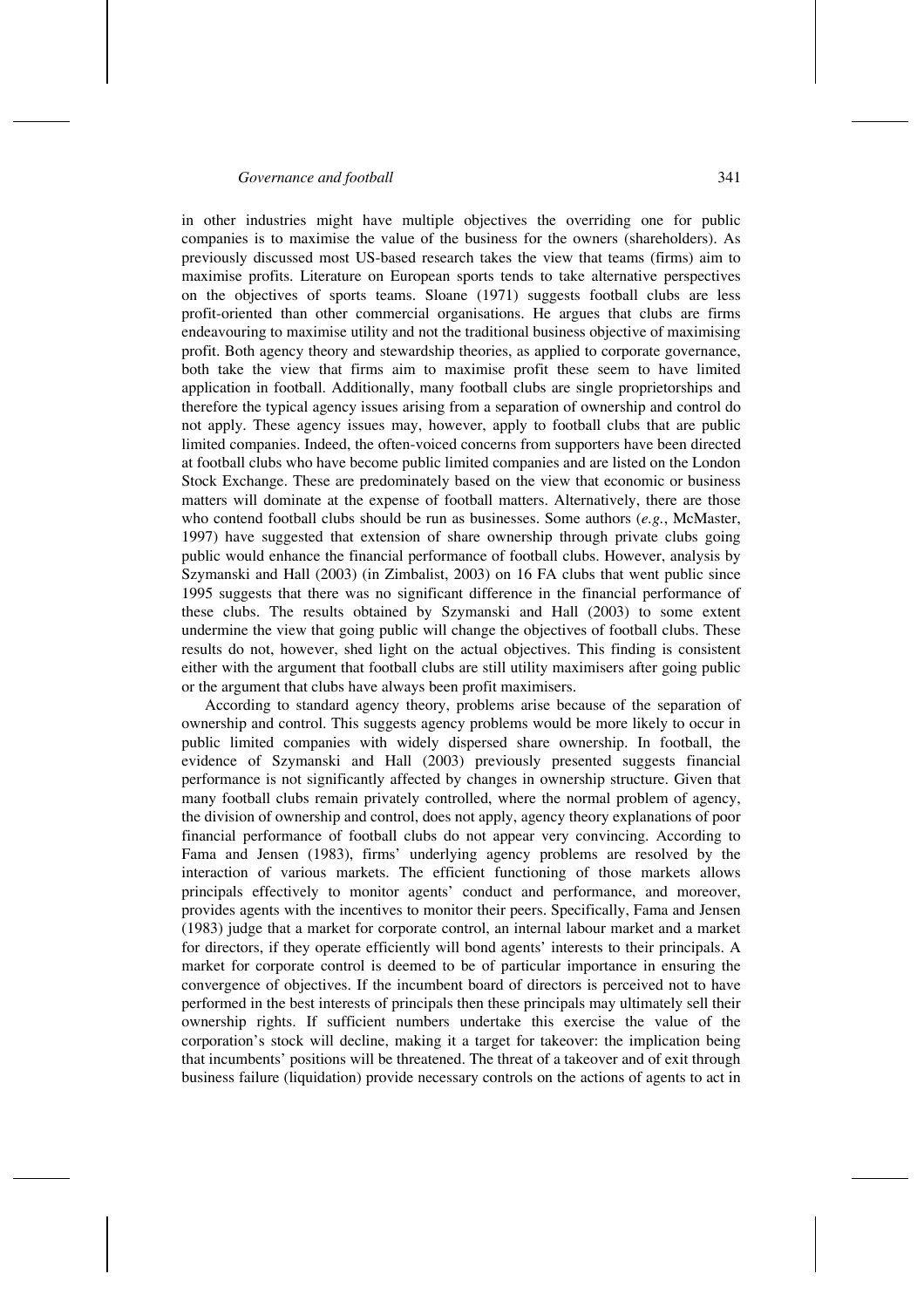the interest of principals. However, prima facie evidence suggests these rarely occur in football. It thus appears that there is a lack of a market for corporate control in football.

This lack of a market for corporate control in football led McMaster (1997) to conclude that it is a major reason for financial problems in the industry. Unlike typical agency problems that arise through a separation of ownership and control McMaster proposed that the problem of agency in football arises because there is no division between ownership and control. Many football clubs are owned by a small number of directors who have almost total control over the issuing of shares and thus restrict the supply of shares and prevent a free market for shares existing. Thus where the football club may be performing poorly in financial terms there is little chance of the owners being removed. Again the argument that wider share ownership will resolve the financial performance of football clubs is undermined by Szymanski and Hall's results.

In most industries businesses exit when they have financial difficulties. Evidence in football suggests this is much less common. Rarely do football clubs go out of business. This might suggest football is a very different type of business. Two areas are worthy of consideration in this respect. The first has already been raised and that is the objective of owners of football clubs. Sloane's (1971) view that football clubs are utility maximisers is instructive. Owners of football clubs may have other reasons for their involvement in the football industry than a purely financial one. Sloane suggested that owners of football clubs invest their money for psychological reasons such as the urge for power, the desire for prestige, the propensity for group identification and the related feeling of group identity. This would suggest owners of football clubs have greater non-economic objectives. This might be the win maximisation objective referred to previously. Maximising playing success enhances the owner's relationships with the team's supporters. This relationship between owner and supporter leads into the second reason why football clubs rarely go out of business.

# *Proposition 2: The lack of a market for corporate control in football is a contributory factor to poor financial performance and poor corporate governance in football.*

The second issue relates to the nature of the customer in football. Hawkes (1998) suggests that a football supporter is more than a mere customer and that the fan's relationship to a club extends beyond that of a conventional customer. If a firm in an industry exits, customers will usually switch their purchases to a different organisation. In football, supporters usually have a loyalty to their team that goes well beyond that in most conventional industries. Hawkes further contends that supporters as a special type of customer are a unique stakeholder group, which deserve special consideration when the football club is setting goals. In addition, in most other industries when a firm exits the remaining firms stand to benefit from additional revenues from customers that transfer. This effect is likely to be less in football. The loss of a close rival may lead to less revenue being generated for other firms and the industry as a whole.

# *Proposition 3: The exit of a close rival(s) in football will lead to lower revenues for the other team(s).*

This view that football supporters as a special type of customer should have a say in the running of their football club is one that would easily fit stakeholder approaches to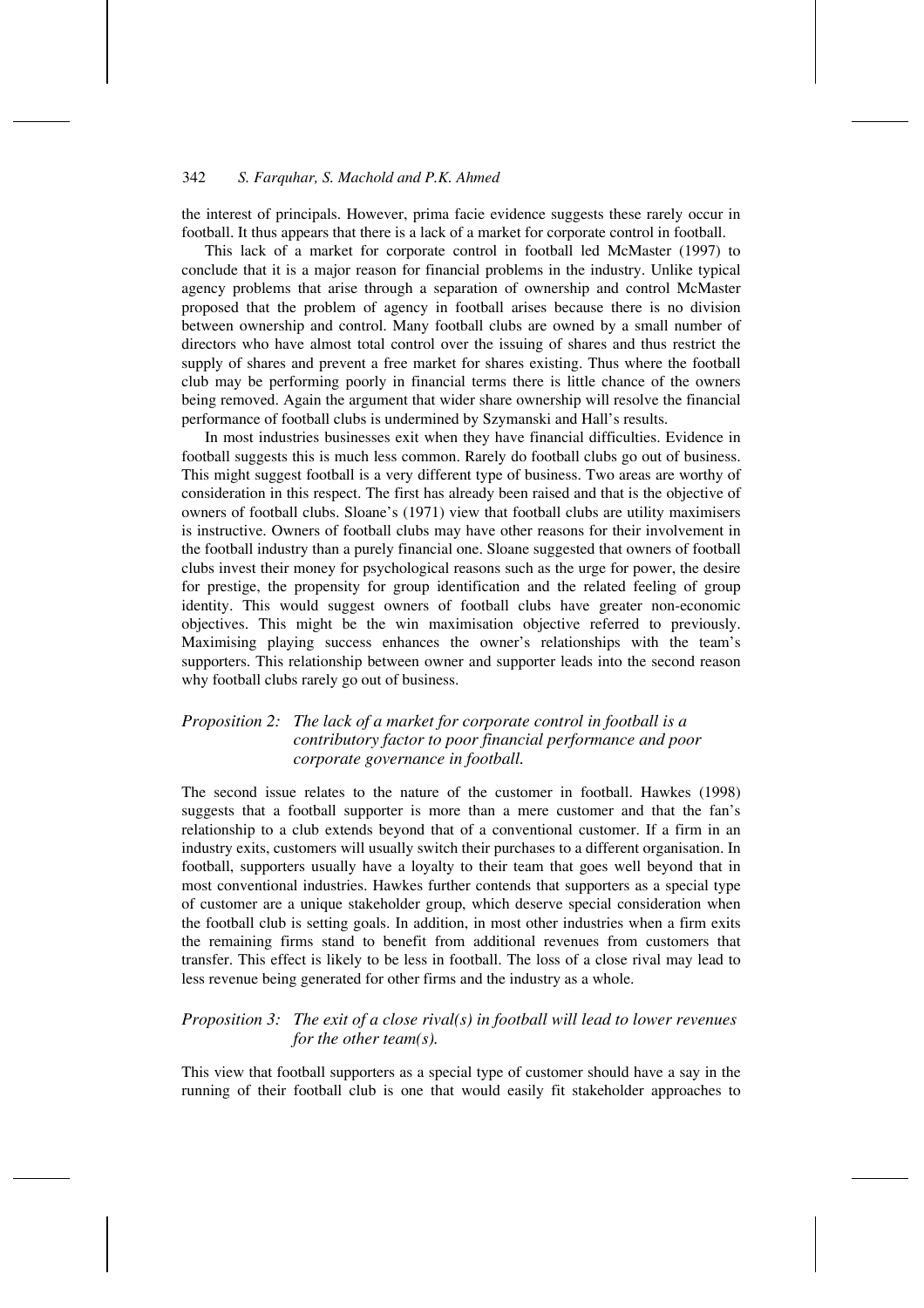corporate governance. However, stakeholder models are similar to agency and stewardship models in providing models of governance at the level of the firm only. Whilst there are issues of governance at the level of the firm in football there are also issues of governance at the level of the league. For example, the rules of the Premiership are determined by the member teams and can be changed when three-quarters of the teams agree to such changes. The previously referred to breakaway of the Premier League clubs from the football league came about because of these changes. The question of who governs the league and who governs the clubs and the relationship between the governance of the league and the governance of the clubs are not easily answered using agency, stewardship or stakeholder approaches. Similar to the previously raised point about the relationships between the different regulatory bodies in football, FIFA, UEFA and the FA the relationship between the firm in football and the league could be viewed as a network and further examination of these network relationships could provide a useful framework to explore governance in football and professional sport in general.

# *Proposition 4: The relationship between football clubs and the league is similar to a network relationship.*

## *Proposition 5: The relationship between football's regulatory bodies, FIFA, UEFA, the FA with the league and football clubs is similar to a network relationship.*

Further support for the contention that there is potential for exploring governance issues in football from a network perspective can be found by returning to the issue of promotion and relegation. English league football, unlike all US team sports has an open league system with promotion and relegation to enable the best teams in the lower division to move into higher divisions and replace the weakest teams in the higher divisions. There are a number of issues relating to governance here. First, the number of teams to be promoted and relegated is an issue for the league, but the teams in the league determine the rules of the league on such matters. This means there may large elements of self-interest that influences the outcome. Recently, Sepp Blatter, the president of FIFA has suggested the English Premiership should be reduced from its current size of 20 teams to 16 or 18. For this to happen the three-quarters of the existing Premiership teams would have to agree to the change. Thus, there is a role for teams (firms) in the governance of the league. In addition there are questions about the role of the national governing body, the FA in this issue. This suggests the possibility of a network of relationships in the governance of firms and the sports leagues in football.

# *Proposition 6: The relationship between football clubs and the league lead to league rules being determined by football clubs' self-interest.*

A second issue relating to governance arising from promotion and relegation is a financial issue for the teams concerned. Since the setting up of the Premiership in 1992 there has been a widening of the revenue gap between the Premiership and the Football League. This has primarily been the result of the change in redistribution rules that occurred with the set up of the new league. This has meant the teams in the Premiership now retain a higher share of income streams from broadcasting. Whilst there has been an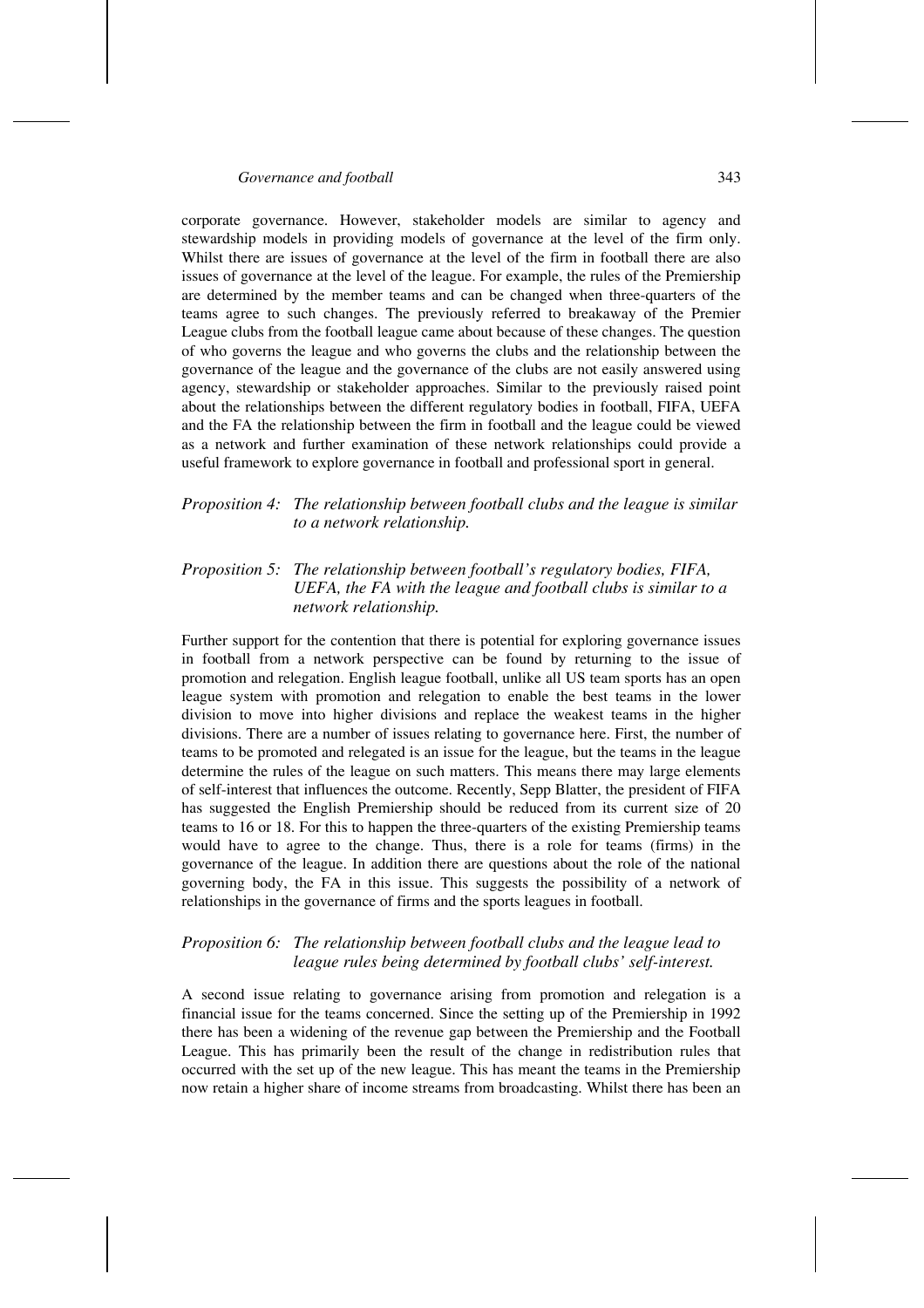extremely large growth of television revenues in football over the last ten years, the vast proportion of these revenues have gone to the teams in the Premiership. This growth in inequality between the leagues may encourage Football League clubs to overspend on players and salaries in an attempt to gain promotion. It may have similar effects on the spending of Premiership clubs threatened with relegation. The potential larger rewards by gaining a place in the highest league may lead clubs into financial difficulties and clear issues of firm governance. The fact that around 20 football clubs in England have entered financial administration in the last three years could be largely attributed to the increasing inequalities between the leagues. This suggests the governance of football clubs is not working. As clubs are members of the league this has implications for the league. When leagues become unbalanced, there is pressure from those at the top to form breakaway leagues, as was the case with the setting up of the Premier League, in order to attain a greater share of revenue.

# *Proposition 7: Increased financial inequality between football clubs decreases the structural stability of football leagues.*

A further dimension to the issues of governance in terms of relationships between clubs and the league emerges from teams competing in a number of different competitions simultaneously. The leading teams in the Premiership and the FA and League Cup winners qualify for European competitions that allow them access to additional revenues not available to non-qualifying clubs. The effect of this is to further widen the inequality in income within the Premier League itself. The lack of redistribution creates incentives for teams to break away from present league structures and consider cross-national leagues. The G14 group of 14 (now 18 teams) of the largest clubs in Europe was set up to further their interests and try and obtain a greater share of revenue. For what reasons and in whose interest are these clubs making such decisions? The significance of these issues is profound for the football industry in England. Further inequality is likely to lead to further fragmentation of the league structure in England and opens up questions on the governance of the industry and the long-term financial viability of an open league structure.

# **5 Conclusion**

To sum up, there are a number of factors in the football industry that raise questions about the applicability of existing models of corporate governance. These include the complexities of governance relationships between the different levels of governing bodies, national, European and world as well as the domestic relations between clubs, the league and the national football associations. In addition, football is similar to other team sports in having a number of peculiarities not applicable to other industries. Clubs must actively cooperate to produce their (joint) product. The likelihood that evenly matched contests will attract more customers suggests that leagues should be of near-equal ability, as dominance by a small number of clubs reduces both the interest of the viewing public and the overall amount of attendance revenue the league should receive. In addition, sporting leagues have a number of organisational issues that are not applicable to other industries including decisions on format, hierarchy, multiplicity, membership and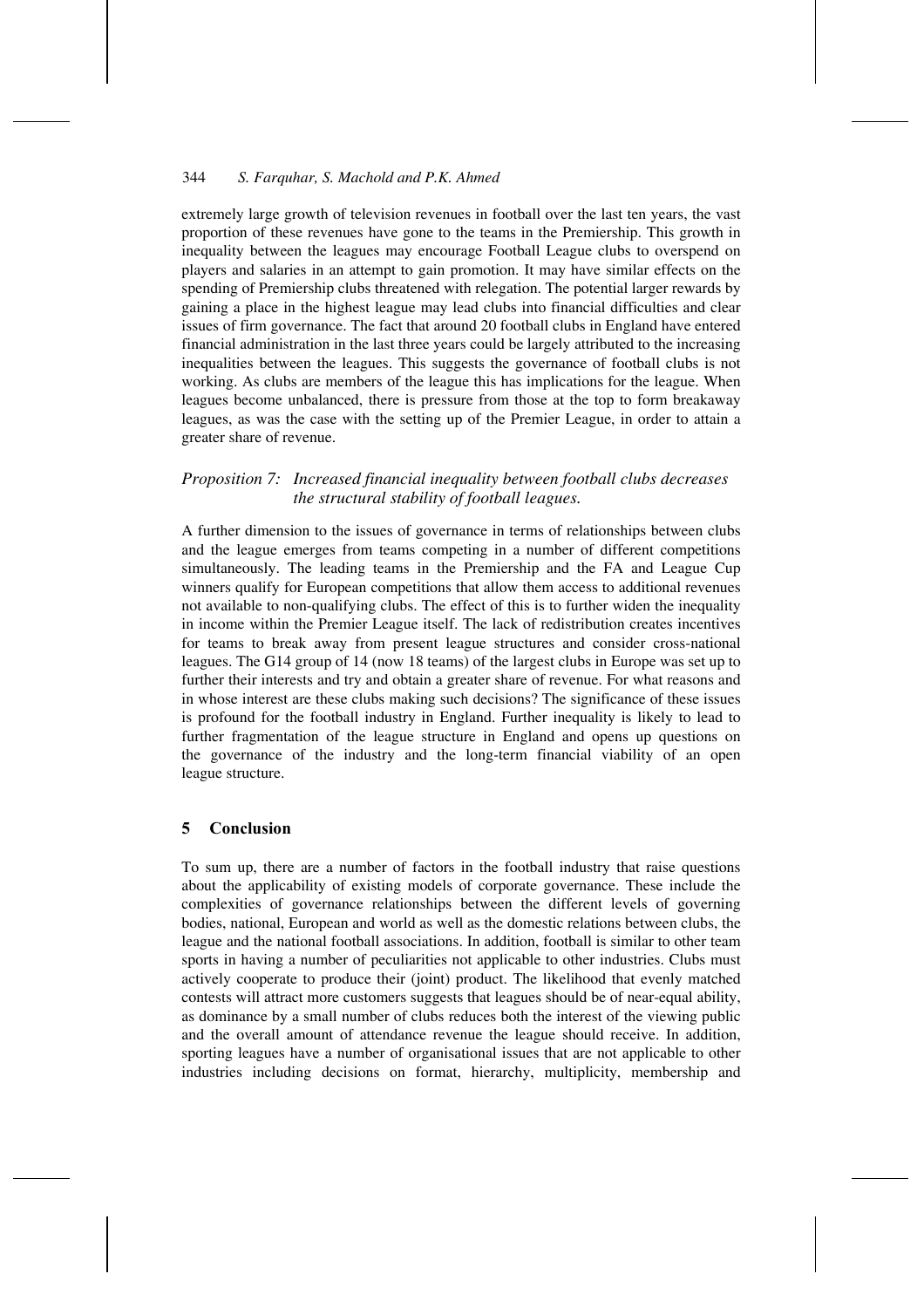governance. Recent reports that UEFA the governing body for European club and country competitions is considering bringing in specific rules relating to the governance of clubs who are attached to national governing bodies illustrates the network systems that appear in the governance of football. Football is not unique in this respect, other teams sports have similar governance relationships. It is for these reasons that this research will be developed to examine the network relations in the governance of football and attempt to provide a network model of governance.

### **References**

- Agle, B.R., Mitchell, R.K. and Sonnenfeld, J.A. (1999) 'Who matters to CEOs? An investigation of stakeholder attributes and salience, corporate performance and CEO values', *Academy of Management Journal*, Vol. 42, No. 5, pp.507–525.
- Aguilera, R.V. and Jackson, G. (2003) 'The cross-national diversity of corporate governance: dimensions and determinants', *Academy of Management Review*, Vol. 28, No. 3, pp.447–465.
- Aoki, M. (2000) *Information, Corporate Governance, and Institutional Diversity: Competitiveness in Japan, the USA, and the Transnational Economies*, Oxford: Oxford University Press.
- Baimbridge, M., Cameron, S. and Dawson, P. (1996) 'Satellite television and the demand for football: a whole new ball game?', *Scottish Journal of Political Economy*, Vol. 43, No. 3, pp.317–333.
- Berle, A. and Means, G. (1932) *The Modern Corporation and Private Property*, New York: Macmillan.
- Berman, S.L., Wicks, A.C., Kotha, S. and Jones, T.M. (1999) 'Does stakeholder orientation matter? The relationship between stakeholder management models and firm financial performance', *Academy of Management Journal*, Vol. 42, No. 5, pp.488–506.
- Cairns, J. (1987) 'Evaluating changes in the Scottish football league', *Applied Economics*, Vol. 19, No. 2, pp.259–275.
- Clarkson, M.B.E. (1995) 'A stakeholder framework for analysing and evaluating social corporate performance', *Academy of Management Review*, Vol. 20, No. 1, pp.92–117.
- Cyert, R.M. and March, J.G. (1963) *A Behavioural Theory of the Firm*, Englewood Cliffs, New Jersey: Prentice Hall.
- Daily, C.M., Dalton, D.R. and Cannella, Jr., A.A. (2003) 'Corporate governance: decades of dialogue and data', *Academy of Management Review*, Vol. 28, No. 3, pp.371–382.
- Dalton, D.R., Daily, C.M., Certo, S.T. and Roengpitya, R. (2003) 'Meta analyses of financial performance and equity: fusion or confusion?', *Academy of Management Journal*, Vol. 46, No. 1, pp.13–26.
- Davis, J.H., Schoorman, F.D. and Donaldson, L. (1997) 'Toward a stewardship theory of management', *Academy of Management Review*, Vol. 22, No. 1, pp.20–47.
- Demsetz, H. and Lehn, K. (1985) 'The structure of corporate ownership: causes and consequences', *Journal of Political Economy*, Vol. 93, No. 1155–1177.
- Denis, D.K. and McConnell, J. (2003) 'International corporate governance', *Journal of Financial and Quantitative Analysis*, Vol. 38, No. 1, pp.1–36.
- Donaldson, L. (1990) 'The ethereal hand: organisational economics and management theory', *Academy of Management Review*, Vol. 15, No. 3 pp.369–381.
- Donaldson, L. and Davis, J.H. (1991a) 'Stewardship theory or agency theory: CEO governance and shareholder returns', *Australian Journal of Management*, Vol. 16, No. 1, pp.49–64.
- Donaldson, L. and Davis, J.H. (1991b) 'Boards and company performance research challenges the conventional wisdom', *Corporate Governance: An International Review*, Vol. 2, No. 3, pp.151–160.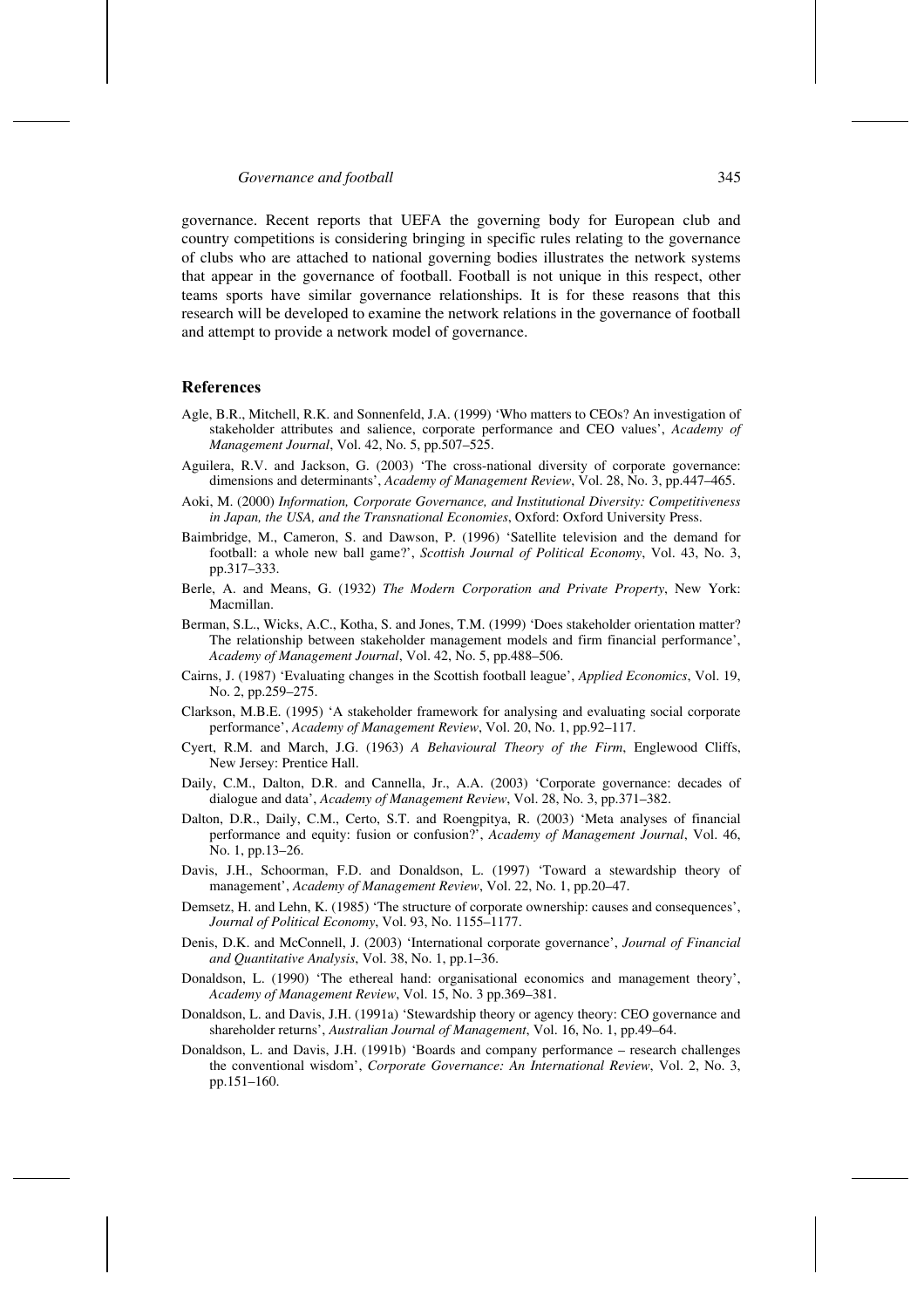- Donaldson, L. and Davis, J.H. (1994) 'Boards and company performance research challenges the conventional wisdom', *Corporate Governance: An International Review*, Vol. 2, pp.151–160
- Downward, P. and Dawson, A. (2000) *The Economics of Professional Team Sports*, Boston: Routledge.
- Downward, P. and Dawson, A. (2003a) 'Clearing up anomalies in championship models of team sports', *Staffordshire University Division of Economics Working Paper*, Vol. 4.
- Downward, P. and Dawson, A. (2003b) 'Measuring short-run uncertainty of outcome in sporting outcomes: a comment', *Staffordshire University Division of Economics Working Paper*, Vol. 5.
- Donaldson, L. and Preston, L.E. (1995) 'The stakeholder theory of the corporation: concepts, evidence and implications', *Academy of Management Review*, Vol. 20, No. 1, pp.65–91.
- Eisenhardt, K.M. (1989) 'Agency theory: an assessment and review', *Academy of Management Review*, Vol. 14, No. 1, pp.57–74.
- El-Hodiri, M. and Quirk, J. (1971) 'An economic model of a professional sports league', *Journal of Political Economy*, Vol. 70, pp.1302–1319.
- Fama, E.F. (1980) 'Agency problems and the theory of the firm', *Journal of Political Economy*, Vol. 88, pp.288–307.
- Fama, E.F. and Jensen, M.C. (1983) 'Separation of ownership and control', *Journal of Law and Economics*, Vol. 26, pp.301–325.
- Flynn, M.A. and Gilbert, R.J. (2001) 'The analysis of professional sports leagues as joint ventures', *The Economic Journal*, Vol. 111, pp.F27–F46.
- Fort, R. (2000) European and North American sport differences', *Scottish Journal of Political Economy*, Vol. 47, No. 4, pp.431–455.
- Fort, R. and Quirk, J. (1992) *Pay Dirt*, Princeton, New Jersey: Princeton University Press.
- Fort, R. and Quirk, J. (1995) 'Cross-subsidization, incentives and outcomes in professional team sports leagues', *Journal of Economic Literature*, September, Vol. 33, pp.1265–1299.
- Freeman, R.E. (1984) *Strategic Management: A Stakeholder Approach*, Boston: Pitman.
- Freeman, R.E. and Evan, W.M. (1990) 'Corporate governance: a stakeholder interpretation', *The Journal of Behavioural Economics*, Vol. 19, No. 4, pp.337–359.
- Hall, S., Szymanski, S. and Zimbalist, A. (2002) *Testing Causality Between Team Performance*.
- Hawkes, T. (1998) 'Scoring an own goal? Ethical issues in the UK professional soccer business', *Business Ethics: A European Review*, Vol. 7, No. 1, pp.37–42.
- Hendry, J. (2001) 'Economic contracts versus social relationships as a foundation for normative stakeholder theory', *Business Ethics: A European Review*, Vol. 10, No. 3, pp.223–232.
- Himmelberg, C.P., Hubbard, R.G. and Palia, D. (1999) 'Understanding the determinants of managerial ownership and the link between ownership and performance', *Journal of Financial Economics*, Vol. 53, pp.353–384.
- Jawahar, I.M. and McLaughlin, G.L. (2001) 'Toward a descriptive stakeholder theory: an organizational life cycle approach', *Academy of Management Review*, Vol. 26, No. 3, pp.397–414.
- Jennett, N. (1984) 'Attendances, uncertainty of outcome and policy in the Scottish football league', *Scottish Journal of Political Economy*, Vol. 31, No. 2, pp.176–198.
- Jensen, M.C. (1993) 'The modern industrial revolution, exit, and the failure of internal control systems', *Journal of Finance*, Vol. 48, pp.831–880.
- Jensen, M.C. (2002) 'Value maximisation, stakeholder theory and the corporate objective function', *Business Ethics Quarterly*, Vol. 12, No. 2, pp.235–256.
- Jensen, M.C. and Meckling, W.H. (1976) 'Theory of the firm: managerial behaviour, agency costs and ownership structure', *Journal of Financial Economics*, Vol. 3, pp.305–360.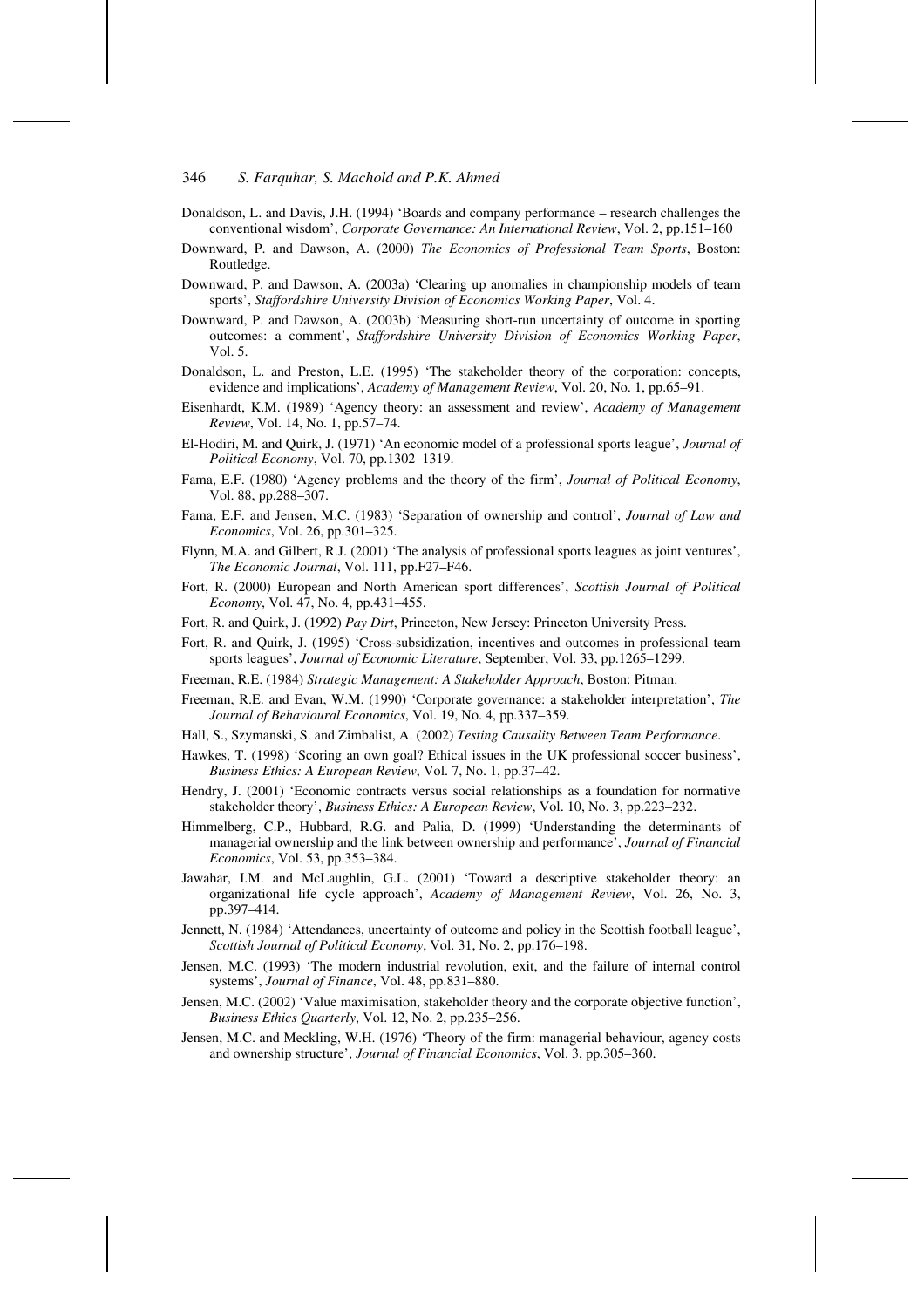- Jensen, M.C. and Murphy, K. (1990) 'Performance pay and top management incentives', *Journal of Political Economy*, Vol. 98, pp.225–263.
- Jones, T.M. (1995) 'Instrumental stakeholder theory: a synthesis of ethics and economics', *Academy of Management Review*, Vol. 20, No. 2, pp.404–437.
- Jones, T.M. and Wicks, A.C. (1999) 'Convergent stakeholder theory', *Academy of Management Review*, Vol. 24, No. 2, pp.206–221.
- Kesenne, S. (1996) 'League management in professional team sports with win maximising clubs', *European Journal of Sports Management*, Vol. 2, No. 2, pp.14–22.
- Kesenne, S. (2000a) 'Revenue sharing and competitive balance in professional team sports', *Journal of Sports Economics*, Vol. 1, No. 1, pp.56–65.
- Kesenne, S. (2000b) 'The impact of salary caps in professional team sports', *Scottish Journal of Political Economy*, Vol. 47, No. 4, pp.422–430.
- McMaster, R. (1997) 'The market for corporate control in professional football: is there an agency problem', *Economic Affairs*, Vol. 17, No. 3, pp.25–29.
- Mitchell, R.K., Agle, B.R. and Wood, D.J. (1997) 'Toward a theory of stakeholder identification and salience: defining the principle of who and what really counts', *Academy of Management Review*, Vol. 22, No. 4, pp.853–886.
- Neale, W.C. (1964) 'The peculiar economics of professional sports: a contribution to the theory of the firm in sporting competition and in market competition', *Quarterly Journal of Economics*, February, Vol. 78, No. 1, pp.1–14.
- Noll, R.G. (2003) 'The organization of sports leagues', *Oxford Review of Economic Policy*, Vol. 19, No. 4, pp.530–551.
- Peel, D. and Thomas, D. (1988) 'Outcome uncertainty and the demand for football: an analysis of match attendances in the English football league', *Scottish Journal of Political Economy*, Vol. 35, No. 3, pp.242–249.
- Peel, D. and Thomas, D. (1992) 'The demand for football: some evidence on outcome uncertainty', *Empirical Economics*, Vol. 17, pp.323–331.
- Peel, D. and Thomas, D. (1997) 'Handicaps, outcome uncertainty and attendance demand', *Applied Economics Letters*, Vol. 4, pp.567–570.
- Phillips, R., Freeman, R.E. and Wicks, A.C. (2003) 'What stakeholder theory is not', *Business Ethics Quarterly*, Vol. 13, No. 4, pp.479–502.
- Rottenberg, S. (1956) 'The baseball players' labour market', *Journal of Political Economy*, Vol. 64, pp.242–258.
- Rowley, T.J. (1997) 'Moving beyond dyadic ties: a network theory of stakeholder influences', *Academy of Management Review*, Vol. 22, No. 4, pp.887–910.
- Schmidt, M. and Berri, D. (2001) 'Competitive balance and attendance: the case of major league baseball', *Journal of Sports Economics*, Vol. 2, No. 2, pp.145–167.
- Shleifer, A. and Vishny, R.W. (1997) 'A survey of corporate governance', *Journal of Finance*, Vol. 52, No. 2, pp.737–783.
- Simon, H.A. (1959) 'Theories of decision-making in economics and behavioural science', *American Economic Review*, Vol. 49, No. 3, pp.253–283.
- Sloane, P.J. (1971) 'The economics of professional football: the football club as a utility maximiser', *Scottish Journal of Political Economy*, Vol. 17, No. 2, pp.121–146.
- Szymanski, S. (2001) 'Income inequality, competitive balance and the attractiveness of team sports: some evidence and a natural experiment from English soccer', *Economic Journal*, Vol. 111, pp.F69–F84.
- Szymanski, S. (2003) 'The economic design of sporting contests', *Journal of Economic Literature*, Vol. 41, pp.1137–1187.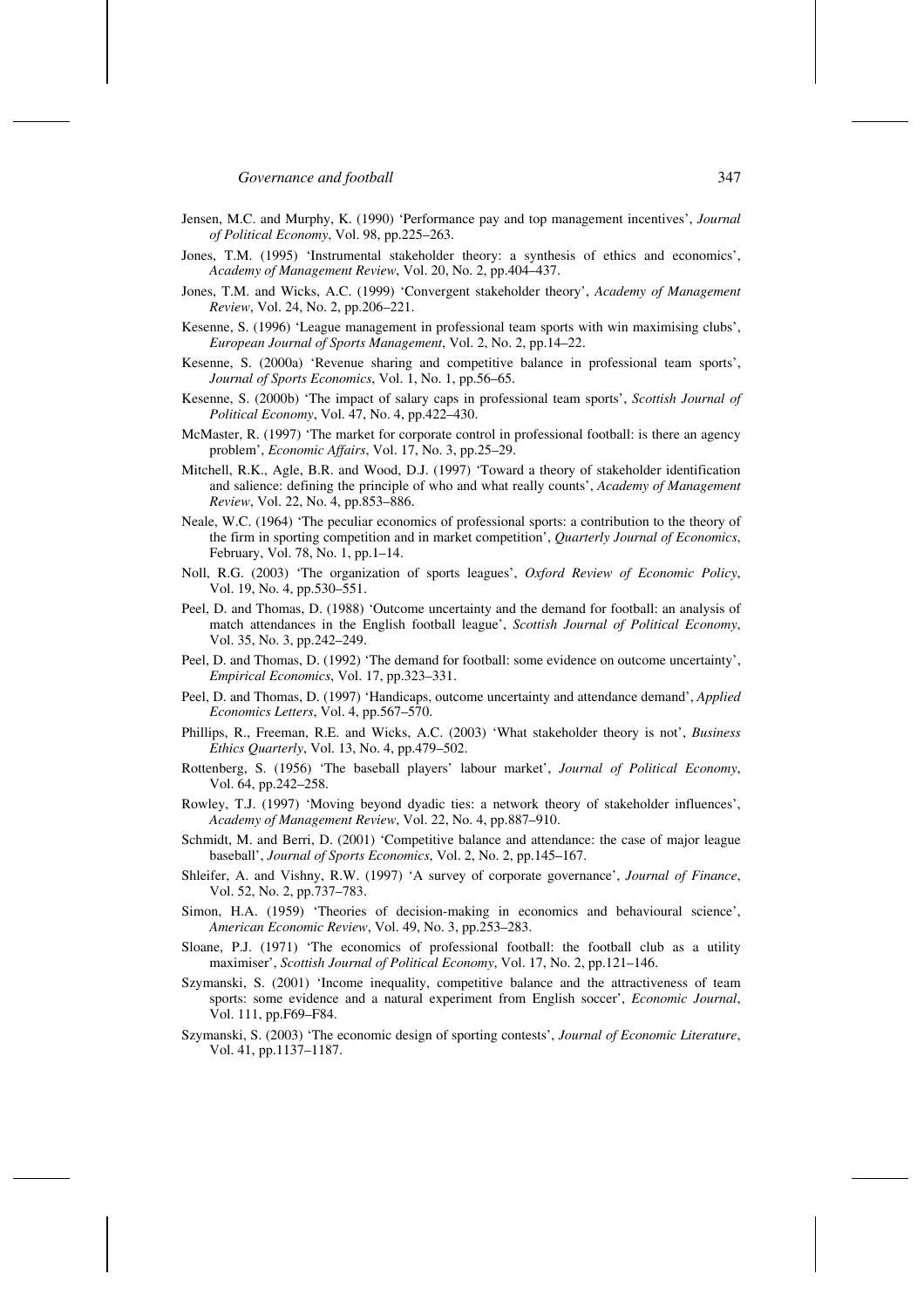- Szymanski, S. and Hall, S. (2003) 'Making money out of football', *The Business School, Imperial College, London Working Paper*.
- Szymanski, S. and Smith, R. (1997) 'The English football industry: profit, performance and industrial structure', *International Review of Applied Economics*, Vol. 11, No. 1, pp.135–153.
- Trevino, L.K. and Weaver, G.R. (1999) 'The stakeholder research tradition: converging theorists – not convergent theory', *Academy of Management Review*, Vol. 24, No. 2, pp.222–227.
- Vrooman, J. (1995) 'A general theory of professional sports leagues', *Southern Economic Journal*, Vol. 61, No. 4, pp.971–990.
- Vrooman, J. (1997) 'Franchise free agency in professional sports leagues', *Southern Economic Journal*, Vol. 64, No. 1, pp.191–219.
- Vrooman, J. (2000) 'The economics of American sports leagues', *Scottish Journal of Political Economy*, Vol. 47, No. 4, pp.364–397.
- Walsh, J.P. and Seward, J.K. (1990) 'On the efficiency of internal and external corporate control mechanisms', *Academy of Management Review*, Vol. 15, pp.421–458.
- Whitney, J. (1988) 'Winning games versus winning championships: economics of fan interest and team performance', *Economic Inquiry*, Vol. 26, pp.703–724.
- Williamson, O. (1984) 'Corporate governance', *Yale Law Journal*, Vol. 93, pp.1196–1230.
- Zimbalist, A. (2003) 'Sport as business', *Oxford Review of Economic Policy*, Vol. 19, No. 4, pp.503–511.

### **Bibliography**

- Cairns, J., Jennett, N. and Sloane, P.J. (1986) 'The economics of professional team sports: a survey of theory and evidence', *Journal of Economic Studies*, Vol. 13, No. 1, pp.3–80.
- Coles, J.W., McWilliams, V.B. and Sen, N. (2001) 'An examination of the relationship of governance mechanisms to performance', *Journal of Management*, Vol. 27, pp.23–50.
- Daily, C.M., Dalton, D.R., Certo, S.T. and Roengpitya, R. (2003) 'Meta-analyses of financial performance and equity: fusion or confusion?', *Academy of Management Journal*, Vol. 46, No. 1, pp.13–26.
- Dobson, S. and Goddard, J. (2001) *The Economics of Football*, Cambridge: University Press Cambridge.
- Eng, L.L. and Mak, Y.T. (2003) 'Corporate governance and voluntary disclosure', *Journal of Accounting and Public Policy*, Vol. 22, pp.325–345.
- Fort, R. (2000) 'European and North American sports differences', *Scottish Journal of Political Economy*, Vol. 47, No. 4, pp.431–455.
- Fort, R.D. (2003) *Sports Economics*, New Jersey: Pearson Education.
- Gillette, A.B., Noe, T.H. and Rebello, M.J. (2003) 'Corporate board composition, protocols and voting behaviour: experimental evidence', *The Journal of Finance*, Vol. 58, No. 5, pp.1997–2031.
- Hamil, S., Michie, J. and Sharot, T. (1999) *The Business of Football: A Game of Two Halves*, London: Mainstream Publishing.
- Hoehn, T. and Szymanski, S. (1999) 'The Americanisation of European football', *Economic Policy*, Vol. 28, pp.205–242.
- Hutchinson, M. and Gul, F.A. (2003) 'Investment opportunity set, corporate governance practices and firm performance', *Journal of Corporate Finance*, Vol. 182, pp.1–20.
- Leeds, M. and von Allmen, P. (2002) *The Economics of Sports*, Boston: Pearson Education.